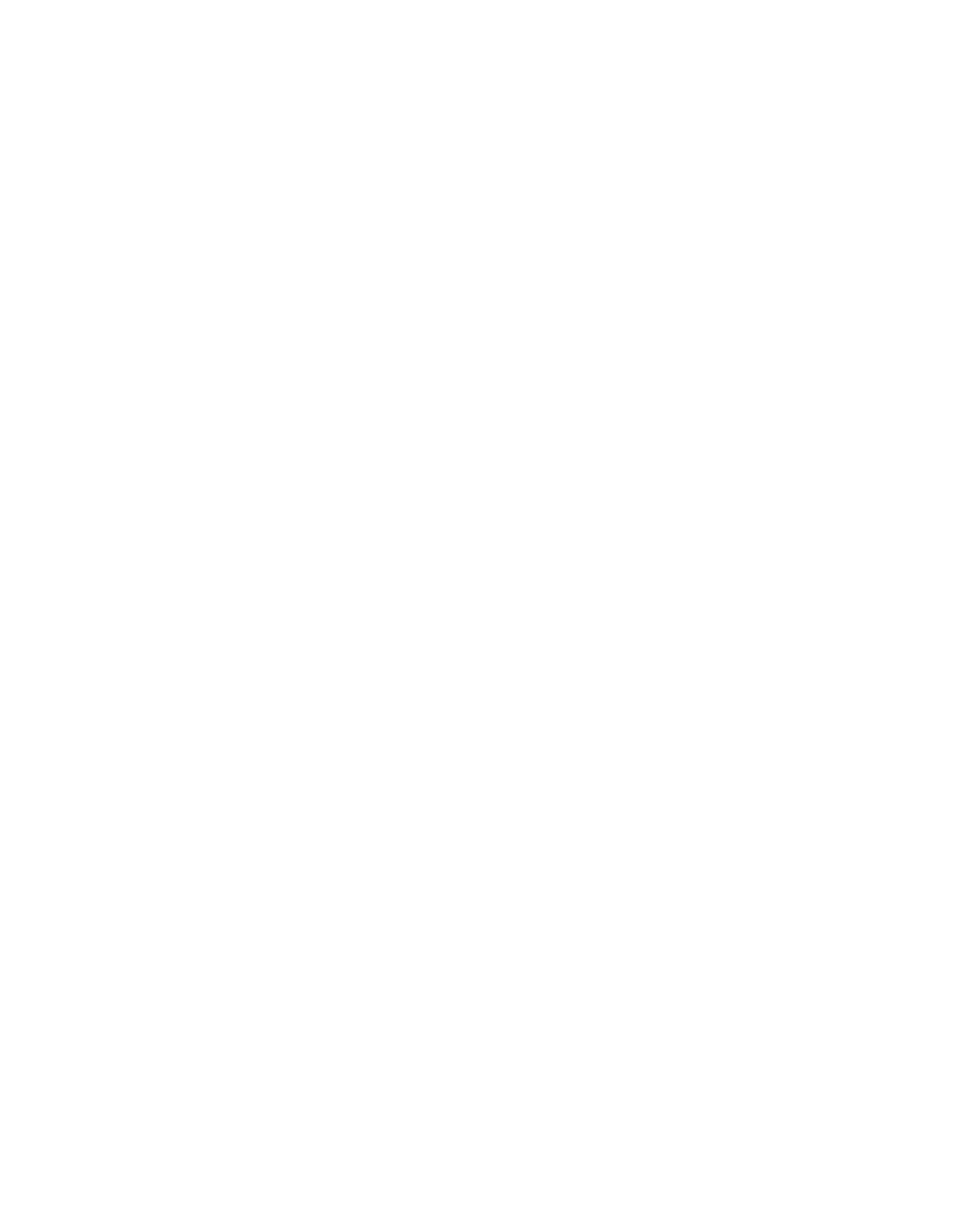# **Table of Contents**

| <b>Mental Health Facilities</b>                                     |
|---------------------------------------------------------------------|
|                                                                     |
| Mental Health Outpatient Programs, Intensive Outpatient and Partial |
|                                                                     |
|                                                                     |
|                                                                     |
| <b>Addiction Facilities</b>                                         |
|                                                                     |
|                                                                     |
|                                                                     |
|                                                                     |
| <b>Housing</b>                                                      |
|                                                                     |
|                                                                     |
|                                                                     |
|                                                                     |
|                                                                     |
|                                                                     |
|                                                                     |
|                                                                     |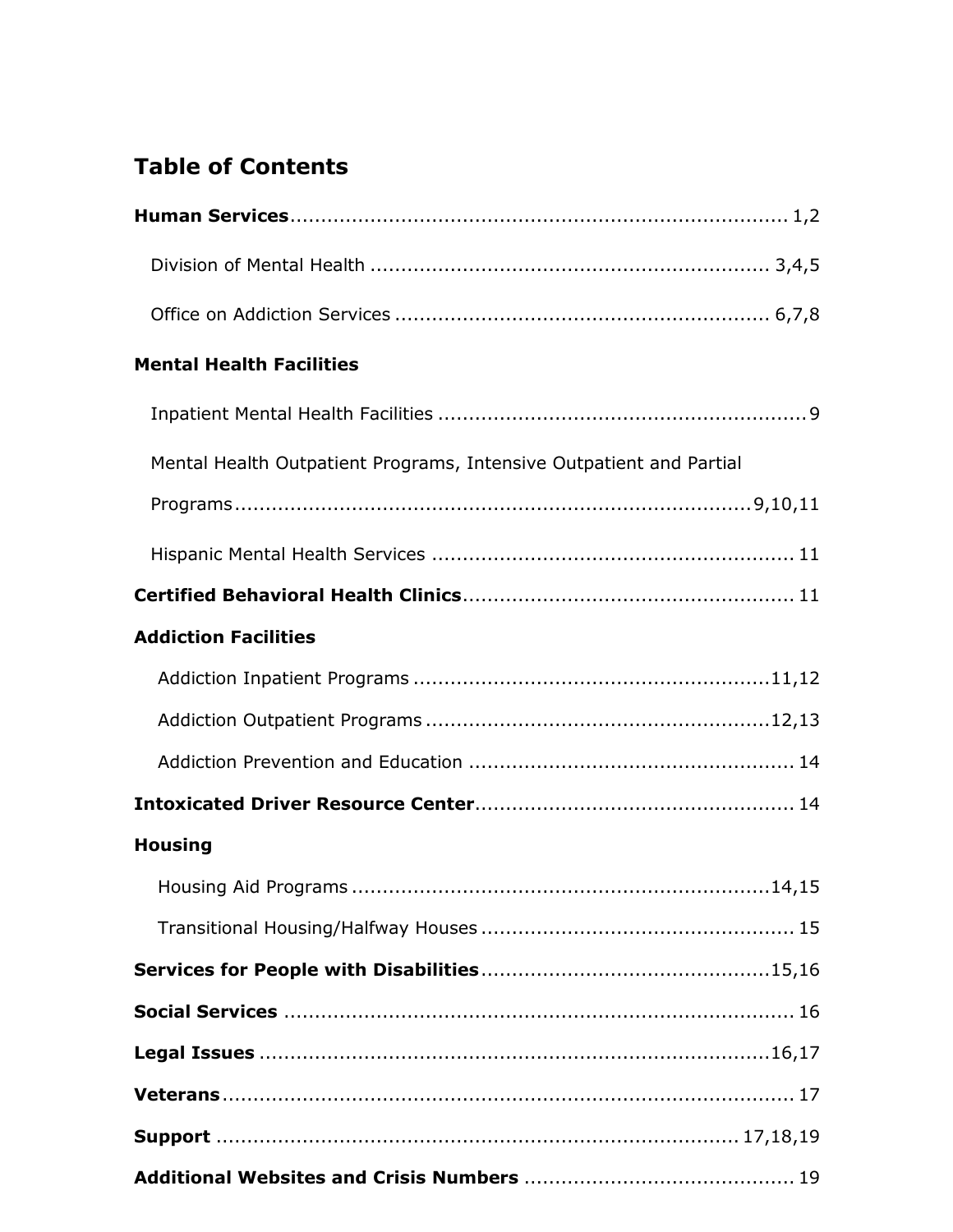## **Brian M. Hughes**

Mercer County Executive

#### **Marygrace Billek**

Director, Department of Human Services

## **Michele Madiou**

Mental Health Administrator

### **Ann Dorocki**

Chief, Office on Addiction Services

## **Vision Statement**

The Mercer County Department of Human Services is a leader in promoting service excellence, maintaining the highest standards and achieving the best results. Our staff is highly motivated, skilled, and dedicated in meeting the diverse needs of Mercer County Residents.

### **Mission Statement**

The Mercer County Department of Human Services fosters a comprehensive human service delivery system that enhances the health, safety, and quality of life for all residents of Mercer County. Our goal is to create an environment of public trust by empowering and strengthening individuals and families, advocating for sound policy, mobilizing resources, and acting as champions for those citizens who are most vulnerable and in need of services.

## **Board of Chosen Freeholders**

Ann M. Cannon John A. Cimino Pasquale Colavita Samuel T. Frisby Andrew Koontz Nina D. Melker Lucylle R.S.Walter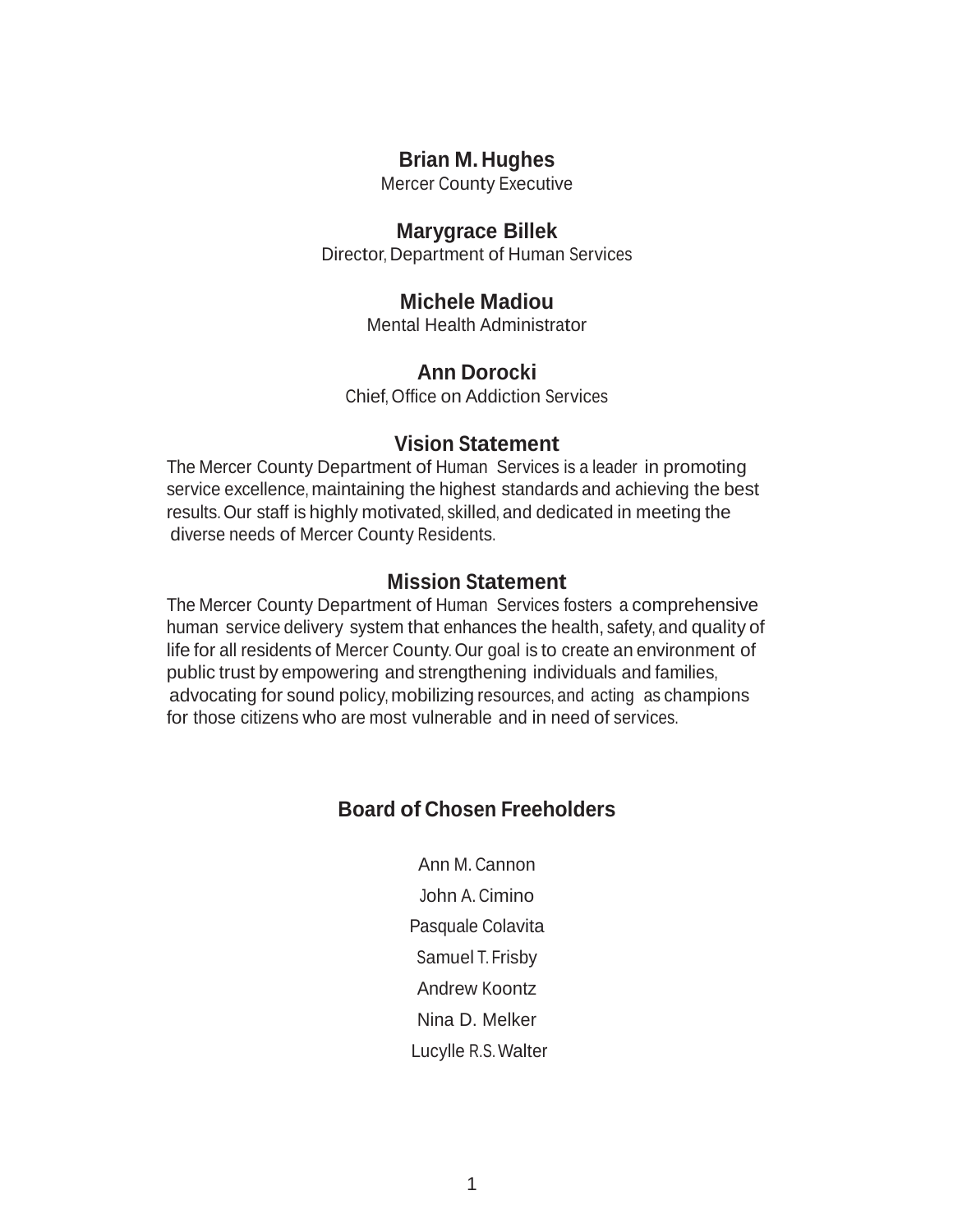## **The Mercer County Department of Human Services** is a county

government agency that serves as an advocate for all Mercer County residents. It Includes:

## **Community Services Division**

## **Health and Behavioral Health Division**

## **Mercer County Library System**

### **Commissions and Councils**

Commission on Abused, Neglected, and Missing Children Commission on the Status of Women Council on Aging Disabilities Advisory Council Library Commission Local Advisory Committee on Alcohol and Drug Abuse Mental Health Board Youth Services Commission

For more information on the Mercer County, Department of Human Services, please call (609) 989-6526.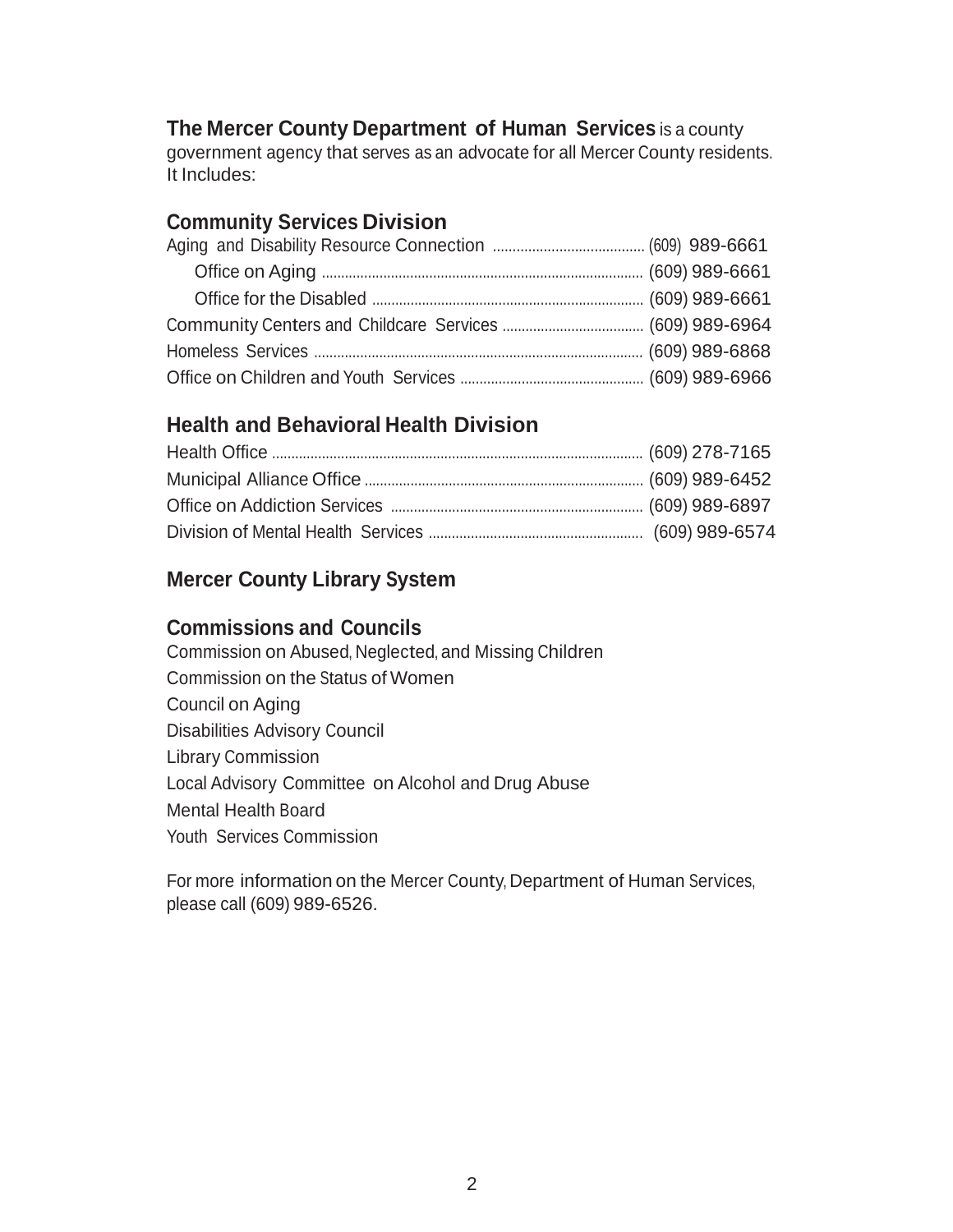# **Emergency Mental Health Services Psychiatric Screening Center Capital Health Regional Medical Center 750 Brunswick Ave. Trenton, NJ 08638**

# **CLINICAL SERVICES ARE AVAILABLE 24 HOURS A DAY, 7 DAYS A WEEK, 365 DAYS A YEAR.TO GET IMMEDIATE HELP, CALL: (609) 396-HELP or (609) 394-6086**

## **Psychiatric Screening Center**

Onsite at Capital Health Regional Medical Center (CHRMC), the program offers service designed to stabilize a mental health crisis.These include:

- Crisis hotline
- Emergency screening assessments
- Nursing evaluations
- Assistance with voluntary inpatient hospitalizations
- Information and referrals to outpatient mental health services

## **Mobile Outreach Program:**

The program offers mobile screening services to adults who are unable or unwilling to come to the emergency room at CHRMC. Mobile screeners can make assessments and referrals for outpatient treatment from the community. Mobile screeners can ensure that any person in the community experiencing a psychiatric emergency who requires hospitalization will be immediately and safely transported to the screening center.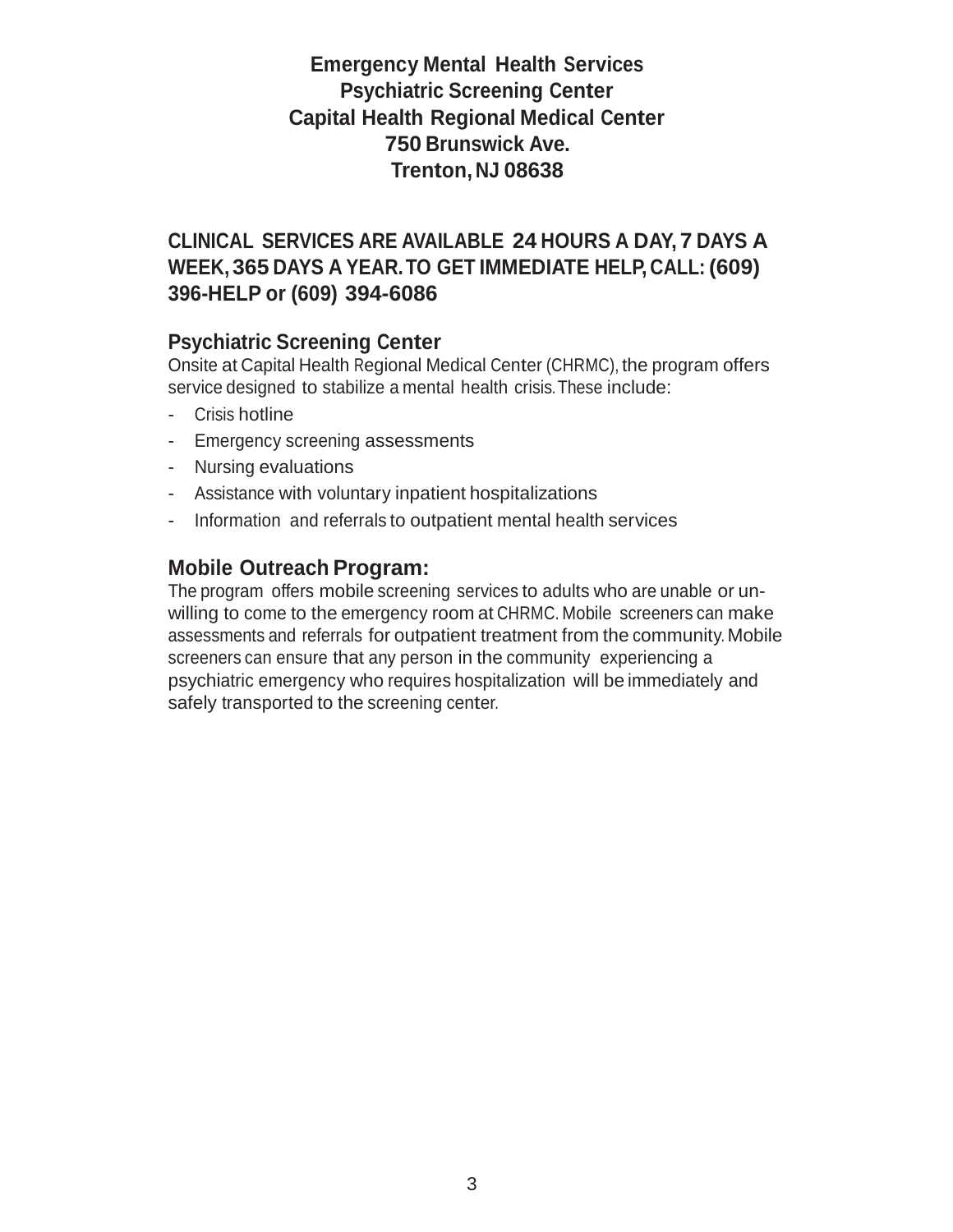## **Division of Mental Health**

The County Mental Health Division directly oversees County funded community mental health services. In conjunction with the State Division of Mental Health Services (NJ DMHS), the County Mental Health Administrator jointly oversees all State contracted community mental health services.The County MH Administrator serves as the Director of the Division. Partially funded through a State salary match, in addition to the co-administration role, the Administrator directs activities for the County MH Board, a twelve member Board mandated by Statute and appointed by the County Executive to provide community based oversight and guidance for these services. In addition to the activities of the Board, the Division convenes regular meetings of the Board's Professional Advisory Committee. Also mandated by statute, the PAC meets regularly to share information and to provide a forum for improving collaboration and services for consumers and family members. Comprised of representatives of all State and County-funded agencies plus others serving the population, e.g. Board of Social Services, City of Trenton, etc., current activities for the PAC include housing, service accessibility, transportation, and advocacy needs. In addition, the Board supports such other community activities as out-reach to the local faith community and public awareness activities.Working jointly with the County Division of Community and Senior Services'Office of Addiction Services, the Division also sponsors a Task Force focused on the unique needs of consumers with co-occurring mental illness and substance use disorders. Additionally, the County Mental Health Administrator is responsible for the deployment and supervision of credentialed Disaster Response Crisis Counselors during times of disaster, as well as oversight of the Mercer County Community Organizations Active in Disaster (COAD).

Since the mid 90's, the Division has also housed the Traumatic Loss Prevention Services Program, which supports activities jointly with the County's Traumatic Loss Coalition. TL/PS provides parent and community education programs aimed at reducing risk factors for teenage suicide in the County. (SeeTL/PS).

In addition to these activities, the Administrator is regularly involved in other planning and coordinative activities for youth, senior citizens, the homeless and other populations in human services.This includes the Systems Review Committee, an acute care oversight and review group required by the State Screening law, local groups such as the HSAC and Youth Services Commission and service on State planning groups in areas as diverse as medication adherence and community resource development.

The Mental Health Division administers the County Mental Health Program Area Budget.This Budget area includes a number of services jointly funded along with the State and additional services deemed necessary by the County.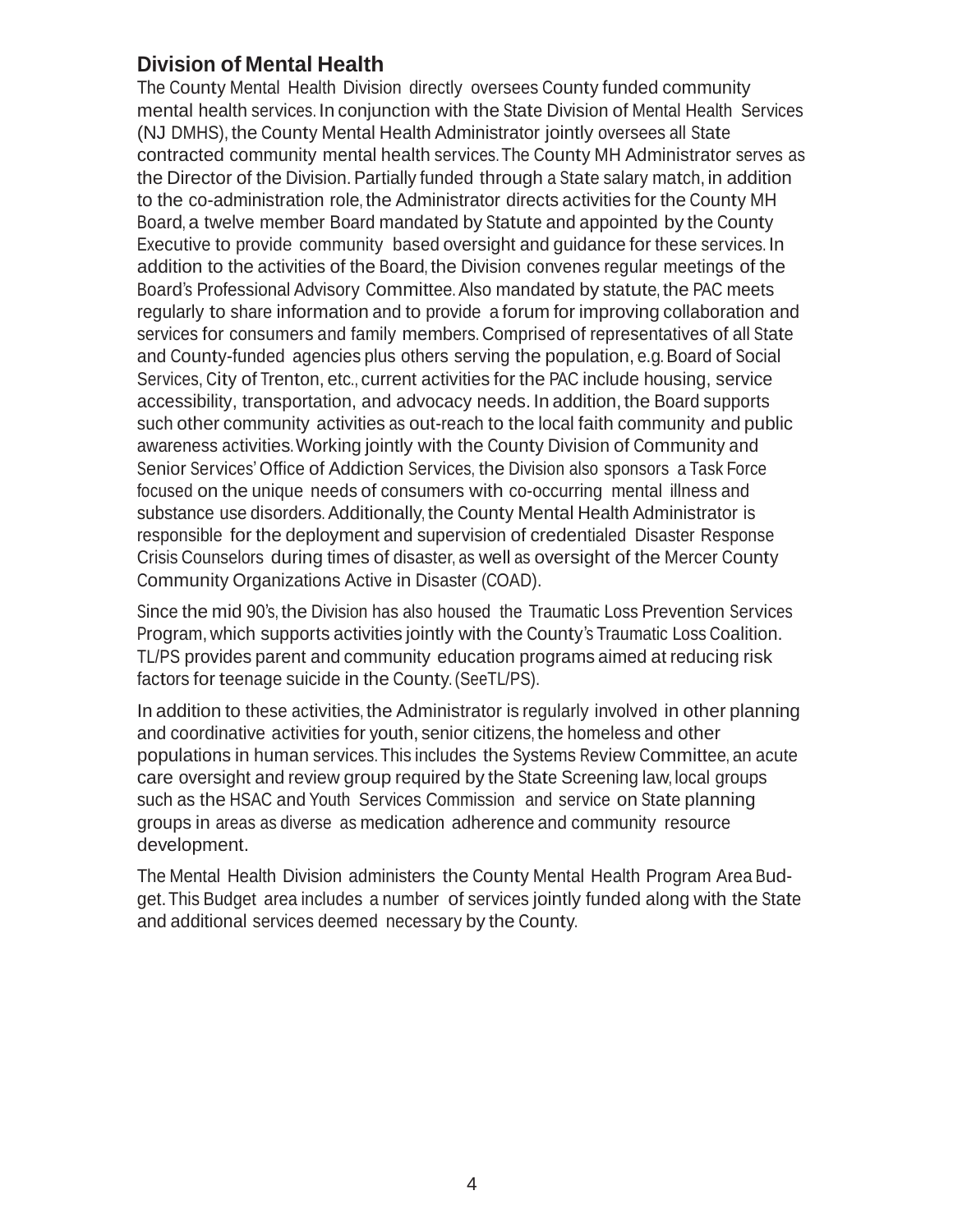## **Mercer County Traumatic Loss Coalition**

Mercer County's Traumatic Loss Prevention Services (TLPS), staffed by a Project Coordinator, provides three main community services. First,TLPS provides educational training workshops and conferences to equip professionals with the knowledge necessary to respond appropriately to crisis events and to minimize personal trauma and the threat of contagion among youth. Second,TLPS holds monthly Traumatic Loss Coalition (TLC) meetings to maintain community cohesion and sustain suicide issue awareness, track traumatic events within Mercer County and respond to diverse community needs affecting youth (TLPS is not a crisis responder nor a counseling or intervention service). Third, TLPS assists schools in preparing their emergency crisis plan using the Managing Sudden Traumatic Loss in the Schools Manual. The Traumatic Loss Coalition is a voluntary group of dedicated professionals, community members, and involved residents, formed in 1995 as a result of a series of tragic losses including a number of serial suicides among teenagers which occurred in Mercer County. Current membership is comprised of many different sectors of the community - law enforcement, education systems, mental health professionals, private agencies, public officials, hospitals, local health departments, members of the clergy and others. The TLC meets monthly to discuss traumatic events with particular impact on teenagers and to identify the potential for increased cooperation and collaboration for improved response in future incidents.

Together, the TLPS and the TLC have hosted conferences covering various topics such as suicidal risk-assessment for youth, compassion fatigue for caregivers, adolescent self-injury, adolescent brain development, dual diagnosis - co-occurring disorders, adolescent depression and coordinating the aftermath of a traumatic event.Technical assistance has been provided to interested school systems and municipalities in order to make their crisis response systems more effective in the event that a traumatic loss occurs.Training has been offered for the media on how to report on a traumatic loss event appropriately in order to avoid a contagion effect among other youth (exposure to suicides, homicides and other violent losses affecting the school or community may add to a child's level of risk).Therefore, the name"Traumatic Loss Coalition"denotes the Coalition's efforts to mitigate the effects of all such events on local teenagers through prevention and"post"-vention activities.

For more information contact the Traumatic Loss Prevention Services Office at 609-278- 7924. Our office hours are Monday through Friday 8:30 - 4:30.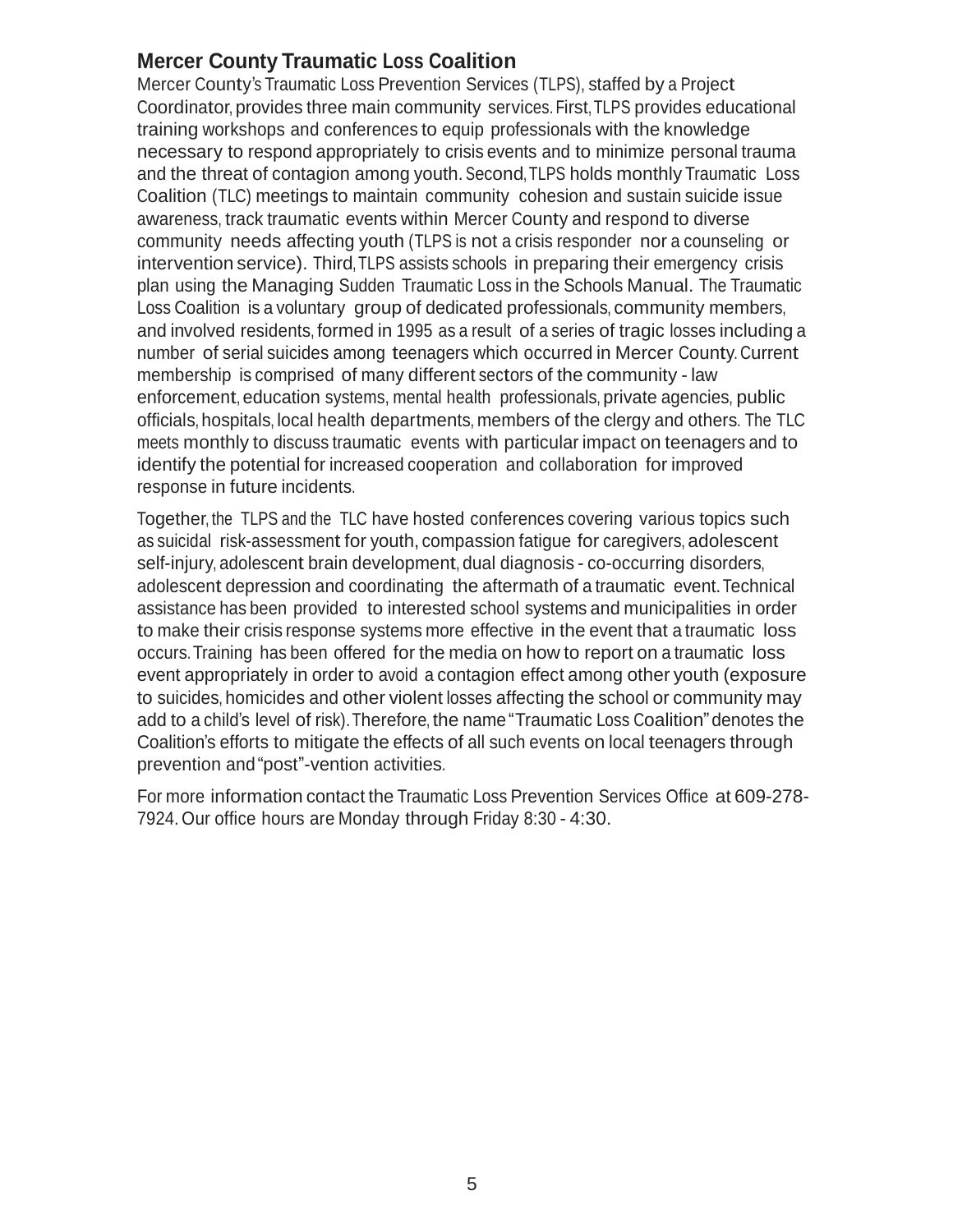## **Office on Addiction Services**

The Mercer County Office on Addiction Services is the agency responsible for the planning, administration and coordination of alcohol and drug abuse services in the County.The Office was established in the late 1970's and is a unit of the Department of Human Services.

In January of 1981, a citizen advisory committee was established to advise the County Executive and the Board of Chosen Freeholders regarding the delivery of coordinated alcoholism services in Mercer County. It was called the Mercer County Alcoholism Advisory Committee. By 1983, Public Law 1983, Chapter 531 was passed.This increased the responsibility of the advisory committee.This law established Local Advisory Committees on Alcohol in each county.The Mercer County Advisory Committee was designated as the Local Advisory Committee on Alcohol (LACA).The LACA was required to develop an annual comprehensive plan and recommend the distribution of monies derived from the Chapter 531 funds.They continue to do so today under the name of LACADA, the Local Advisory Committee on Alcohol and Drug Abuse.

To access treatment, a citizen must be a Mercer County resident, have no insurance or be underinsured and be indigent.To obtain services please contact the Office on Addiction Services at (609)989-6897.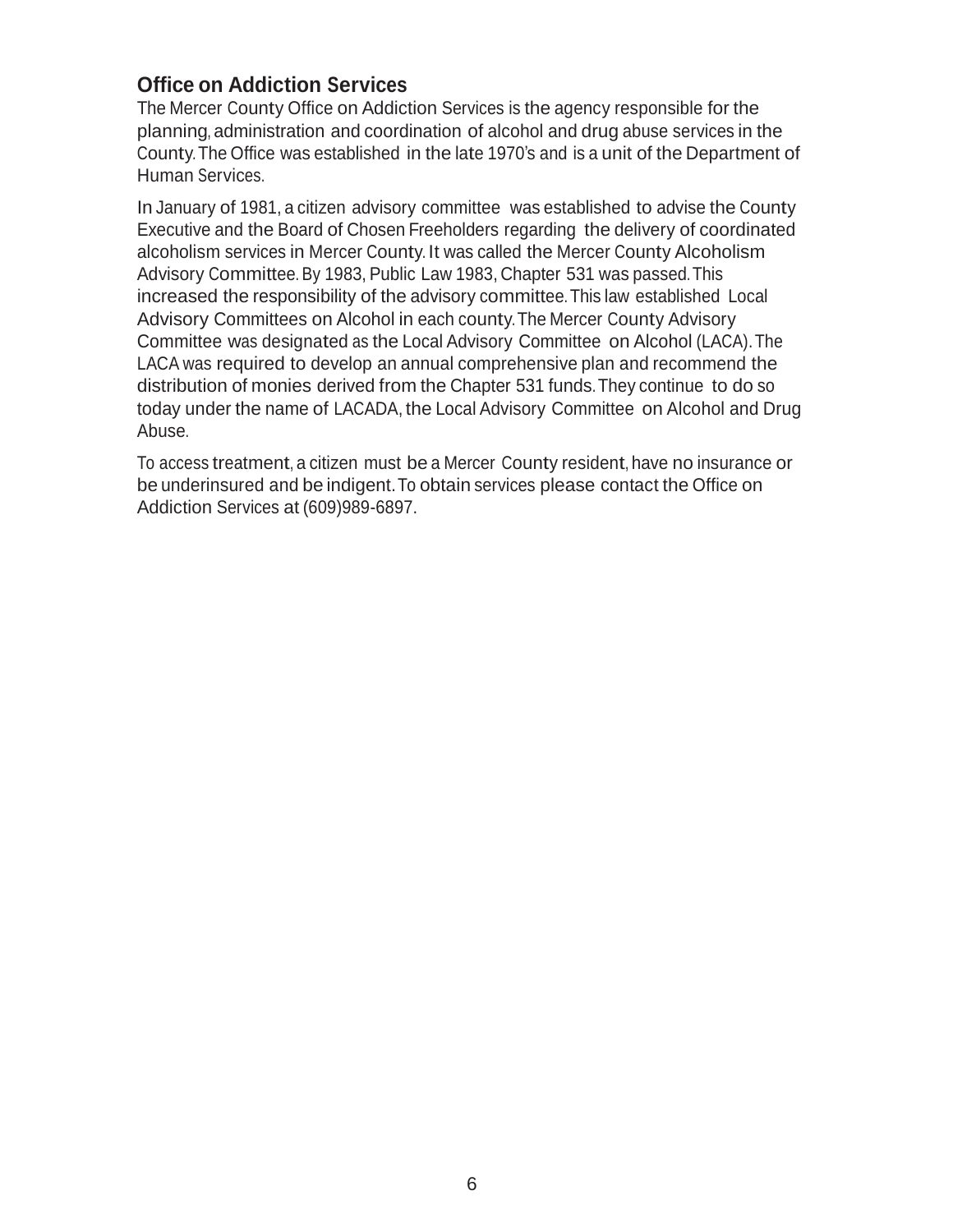# **Municipal Alliances**

The following municipalities have local drug and alcohol municipal alliances:

# **East Windsor Ewing Hamilton Hopewell Valley/Pennington Lawrence Princeton Trenton West Windsor/Plainsboro**

*For more information on the municipal alliance serving your area, contact the Mercer County Municipal Alliance Coordinatorat (609)989-6452.*

## **Prevention Services**

The Office on Addiction Services is responsible for the alcohol and drug prevention Municipal Alliance Grant funded by the Governor's Council on Alcoholism and Drug Abuse. Each Municipality has a drug and alcohol prevention alliance that uses volunteers to raise awareness and programs on the dangers of alcohol, tobacco, and other drug use, misuse, and abuse. Community involvement greatly enhances these prevention and education programs.

## **Definitions of Addiction Treatment Services**

**Withdrawal Management** provides supervised withdrawal and detoxification from alcohol and/or other drugs.The client is introduced to recovery concepts and additional treatment services, as recommended.

**Residential Treatment Programs** provide inpatient service through comprehensive addiction treatment, which includes medical support and social services.Treatment services can range from a 14-day stay to a 45-day stay with up to a 90-day stay for co-occurring disorder clients.

**Outpatient/Intensive Outpatient Treatment Programs** include assessment, individual and group therapy, family therapy and referral to other appropriate services.

**Halfway House Services** provide a one to six-month, or more, treatment program for recovering individuals who require further assistance following residential or outpatient rehabilitation. A stable living environment and supportive services are provided halfway houses provide a transitional treatment experience for recovering persons and a sober return to the community. Clients receive an intensive, individualized treatment plan of individual and group counseling, vocational guidance, career planning, and educational, life skills and/or employment opportunities.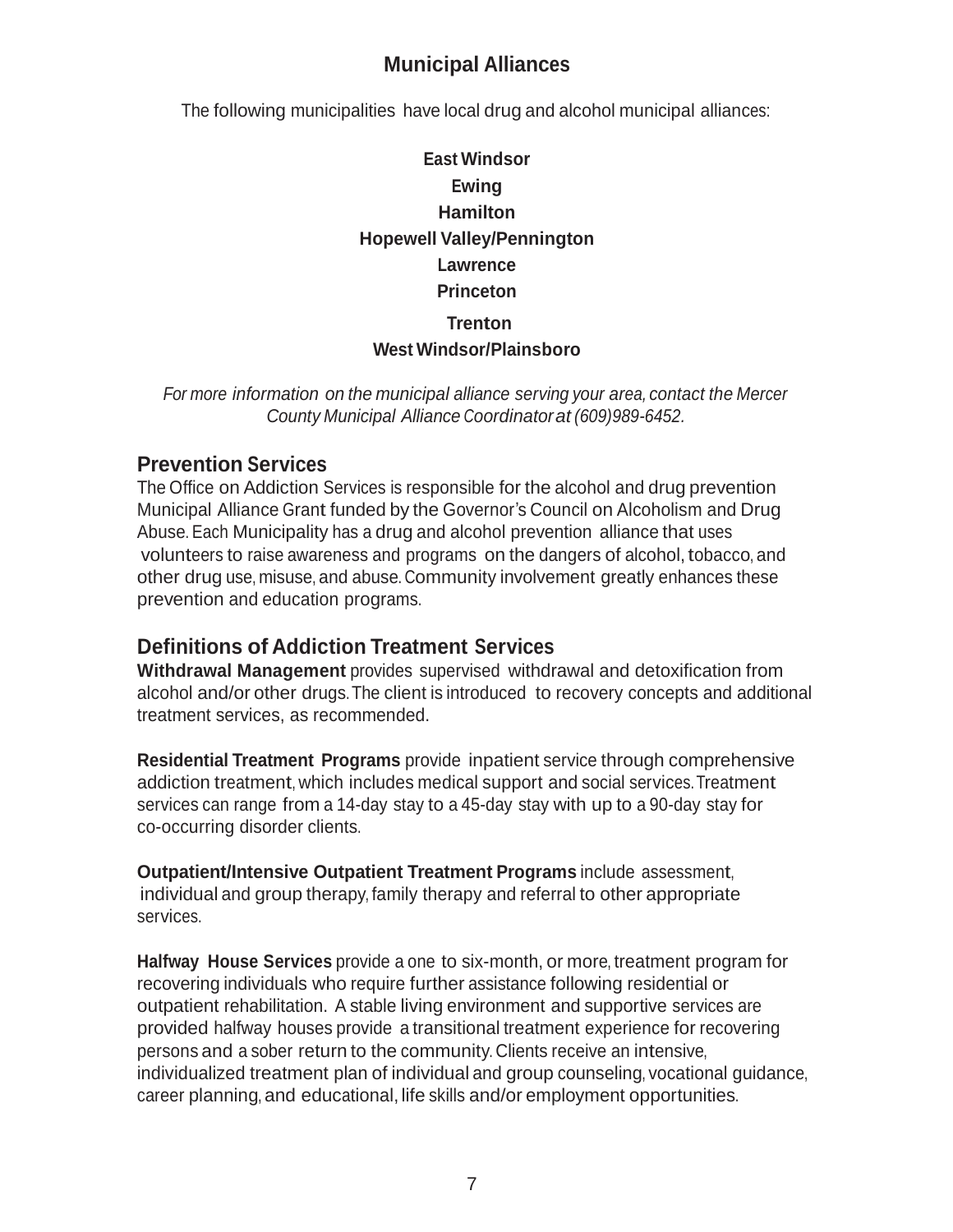# **If You Need Help for Substance Abuse**

To access treatment paid for by Mercer County, an individual must be a county resident, have no insurance or are underinsured and unable to afford services.

**For more information, please contact the Office on Addiction Services at (609) 989-**

**6897.** The office is open Monday through Friday from 8:30 a.m. to 4:30 p.m.

You will be scheduled for an assessment with a local provider. Following assessment, the level of care will be determined, and a referral for the appropriate services will be made by an outpatient provider.

If you have Medicaid, are Medicaid eligible, or are uninsured up to 350% above the federal poverty level, you can contact the NJ Addictions Hotline at 1-844-276-2777, 24 hours a day, 7 days a week.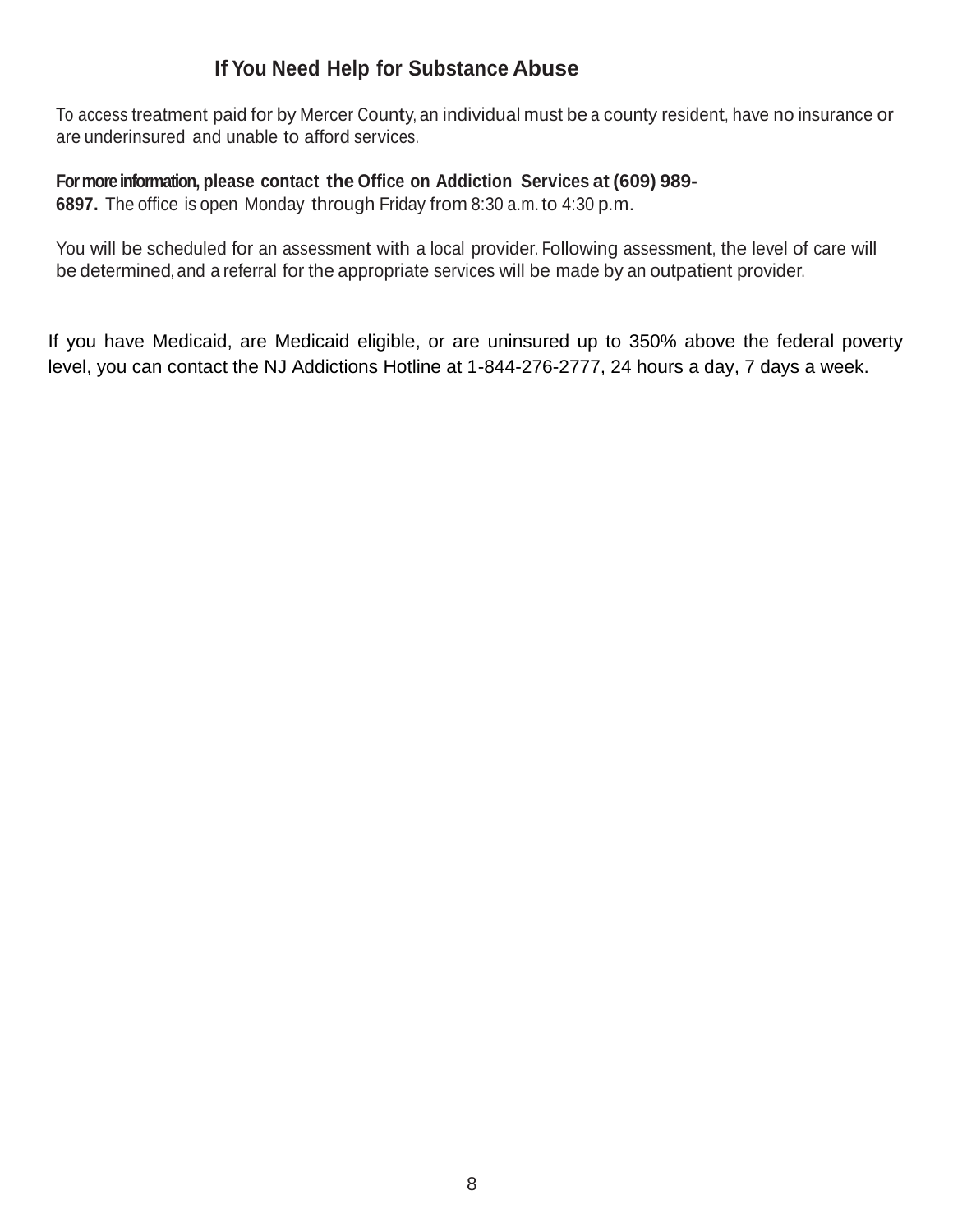## **Inpatient Mental Health Facilities**

| <b>Facility</b>                                                            | <b>Address</b>                                                                         | <b>Services</b>                                                                                                                                                                   |
|----------------------------------------------------------------------------|----------------------------------------------------------------------------------------|-----------------------------------------------------------------------------------------------------------------------------------------------------------------------------------|
| Capital Health System<br>www.capitalhealth.org                             | 750 Brunswick Avenue<br>Trenton, NJ 08638<br>Phone: (609) 396-HELP (4357)              | Designated regional mental health<br>services center in Mercer County.<br>24hr care for children and adults.<br>Short term inpatient care and<br>emergency care. Mobile services. |
| <b>Carrier Clinic</b><br>www.carrierclinic.org                             | 252 Route 601<br>Belle Mead, NJ 08502<br>24/7 Access Center:<br>(800) 933-3579         | Adult and child addiction<br>and mental and behavioral<br>health services                                                                                                         |
| Hampton Behavioral<br><b>Health Center</b><br>www.hamptonhospital.com      | 650 Rancocas Road<br>Westampton Twp.,<br>Burlington County, NJ 08060<br>(800) 603-6767 | Adults with addiction and<br>mental illness issues. Also<br>provides schooling and ECT<br>services                                                                                |
| <b>Princeton House</b><br><b>Behavioral Health</b><br>www.princetonhcs.org | 905 Herrontown<br>Road Princeton, NJ<br>08540<br>(800) 242-2550                        | Mental illness and addiction<br>services for adults                                                                                                                               |
| St. Francis Hospital<br>www.stfrancismedical<br>center.org                 | 601 Hamilton Avenue<br>Trenton, NJ<br>08629<br>$(609)599 - 5000$                       | Adult short term<br>intensive psychiatric<br>care                                                                                                                                 |

## **Mental Health Outpatient Programs, Intensive Outpatient and Partial Programs**

| <b>Facility</b>                                                                                                                                                                                   | <b>Address</b>                                                                                           | <b>Services</b>                                                                                                |
|---------------------------------------------------------------------------------------------------------------------------------------------------------------------------------------------------|----------------------------------------------------------------------------------------------------------|----------------------------------------------------------------------------------------------------------------|
| <b>Adult Protective Services</b>                                                                                                                                                                  | (609) 989-4320                                                                                           | Confidential investigation and<br>interviewing of adults who are at risk<br>of abuse, neglect, or exploitation |
| Association for the<br><b>Advancement of Mental</b><br>Health (AAMH)<br>www.aamh.org<br>* Children's outpatient,<br>Advanced practice nurse, Day<br>treatment, Children's psych<br>services CIACC | 819 Alexander Road<br>Princeton, NJ 08540<br>info@aamh.org<br>$(609)$ 452-2088                           | Comprehensive behavioral<br>healthcare for individuals,<br>groups, and family                                  |
| <b>Catholic Charities</b><br>www.catholiccharities<br>trenton.org<br>*Outpatient services                                                                                                         | 39 North Clinton Avenue<br>Trenton, NJ 08609<br>Access: 1-800-360-7711                                   | Comprehensive outpatient<br>mental health services                                                             |
| <b>Catholic Charities</b><br>www.catholiccharities<br>trenton.org<br>*Partial care services, Supported<br>employment and behavioral<br>health home                                                | 10 Southard Street<br>Trenton, NJ 08609<br>Access: 1-800-360-7711                                        | Integrated care services and<br>supports                                                                       |
| <b>Catholic Charities</b><br>www.catholiccharities<br>trenton.org<br>PACT                                                                                                                         | 47 North Clinton Avenue<br>Trenton, NJ 08609<br>Access: 1-800-360-7711<br>(609)396-8787 or (609)396-9777 | Programs for Assertive<br><b>Community Treatment</b>                                                           |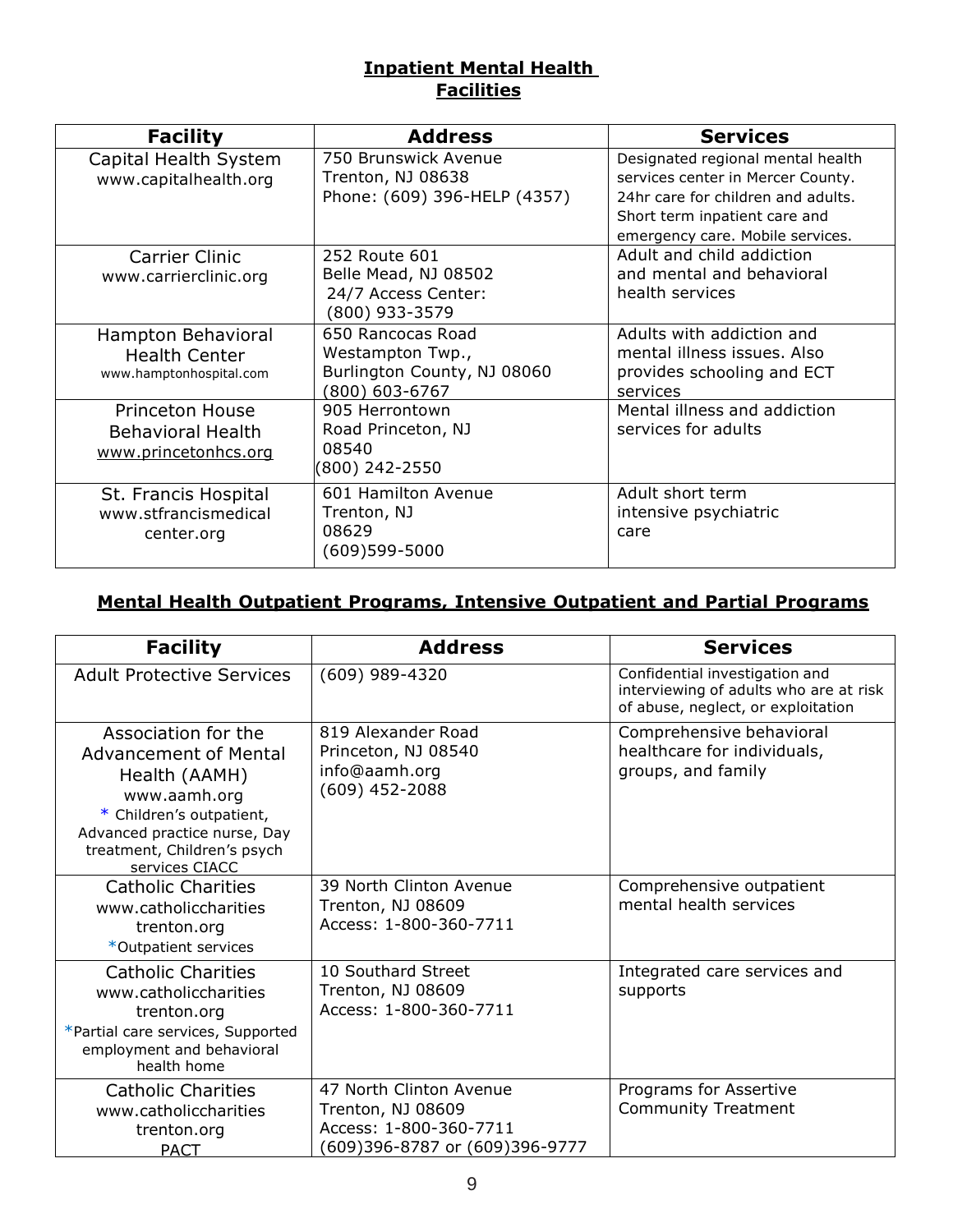| <b>Catholic Charities</b><br>www.catholiccharities<br>trenton.org<br><b>EISS</b>                                                                 | 1225-1255 Whitehorse-Mercerville<br>Road, Building B, Suites 504-505<br>Hamilton, NJ 08619<br>(609) 256-4200                                                                 | Early Intervention Support<br>Services offers crisis intervention<br>and crisis stabilization services<br>for adults who are experiencing<br>significant emotional or<br>psychiatric distress and are in<br>need of immediate intervention                                                                                                                                                |
|--------------------------------------------------------------------------------------------------------------------------------------------------|------------------------------------------------------------------------------------------------------------------------------------------------------------------------------|-------------------------------------------------------------------------------------------------------------------------------------------------------------------------------------------------------------------------------------------------------------------------------------------------------------------------------------------------------------------------------------------|
| Jewish Family and<br>Children's Services of<br><b>Greater Mercer County</b><br>www.jfcsonline.org<br>* Outpatient services,<br>Hispanic outreach | 707 Alexander Road<br>Suite 102<br>Princeton, NJ 08540<br>$(609)$ 987-8100                                                                                                   | Family and individual mental<br>health counseling                                                                                                                                                                                                                                                                                                                                         |
| <b>Medallion Care</b>                                                                                                                            | 1 Electronics Drive<br>Trenton, NJ 08619<br>$(609) 586 - 0700$                                                                                                               | Partial care                                                                                                                                                                                                                                                                                                                                                                              |
| Millhill Child and Family<br>Development Behavioral<br>Health<br>www.millhillcenter.org                                                          | Physical location: 802 Prospect<br>Street, Trenton, NJ 08618<br>Mailing address: 101 Oakland<br>Street, Trenton, NJ 08618<br>(609) 989-7333                                  | Outpatient services including<br>individual, family, group, and<br>psychiatric services for both<br>youth and adult clients                                                                                                                                                                                                                                                               |
| Oaks Integrated Care<br>www.oaksintcare.org<br>* Outpatient services,<br>Children's outpatient and day<br>treatment, Senior care<br>management   | 314-316 East State Street<br>Trenton, NJ 08608<br>(609) 396-4258<br>2550 Brunswick Pike<br>Lawrenceville, NJ<br>08648<br>(609) 396-8877<br>Need Help Call:<br>1-800-963-3377 | Outpatient mental health<br>services for adults and<br>adolescents, co-occurring, mental<br>health adult partial care and IOTSS<br>(Intensive Outpatient Treatment<br>and Support Services)<br>*Only adult services at 314-316<br>East State Street; services for all<br>ages at 2550 Brunswick Pike<br>**Partial care and IOTSS only<br>available at 314-316 East State<br><b>Street</b> |
| Phoenix Behavioral<br>Health<br>www.phoenixbh.com                                                                                                | 1014 Whitehead Road<br>Extension<br>Ewing, NJ 08638<br>Phone: 609-771-3777                                                                                                   | Partial day psychiatric group<br>therapy for adults with bus<br>service to and from home, IOP<br>(intensive outpatient program)                                                                                                                                                                                                                                                           |
| <b>Princeton House</b><br><b>Behavioral Health</b><br>www.princetonhcs.org                                                                       | 905 Herrontown Road<br>Princeton, NJ 08540<br>(888) 437-1610                                                                                                                 | Mental illness and addiction<br>services for adolescents and<br>adults                                                                                                                                                                                                                                                                                                                    |
| <b>SERV Behavioral Health</b><br>System<br>www.servbhs.net                                                                                       | 20 Scotch Road<br>3rd Floor<br>Ewing, NJ 08628<br>1(800) 987-7378                                                                                                            | Gives adults recovering from<br>mental illness individualized<br>quidance towards the<br>development of skills needed to live<br>and work successfully in<br>the<br>community                                                                                                                                                                                                             |
| <b>TCNJ Clinic at The</b><br>Center for<br>Integrative<br>Wellness<br>clinic.tcnj.edu                                                            | 2000 Pennington Road<br>PO Box 7718<br>Ewing, NJ 08618<br>$1st$ Floor<br>Forcina Hall<br>Room 124<br>(609) 771-2700                                                          | Community family therapy and<br>counseling for families and<br>individuals                                                                                                                                                                                                                                                                                                                |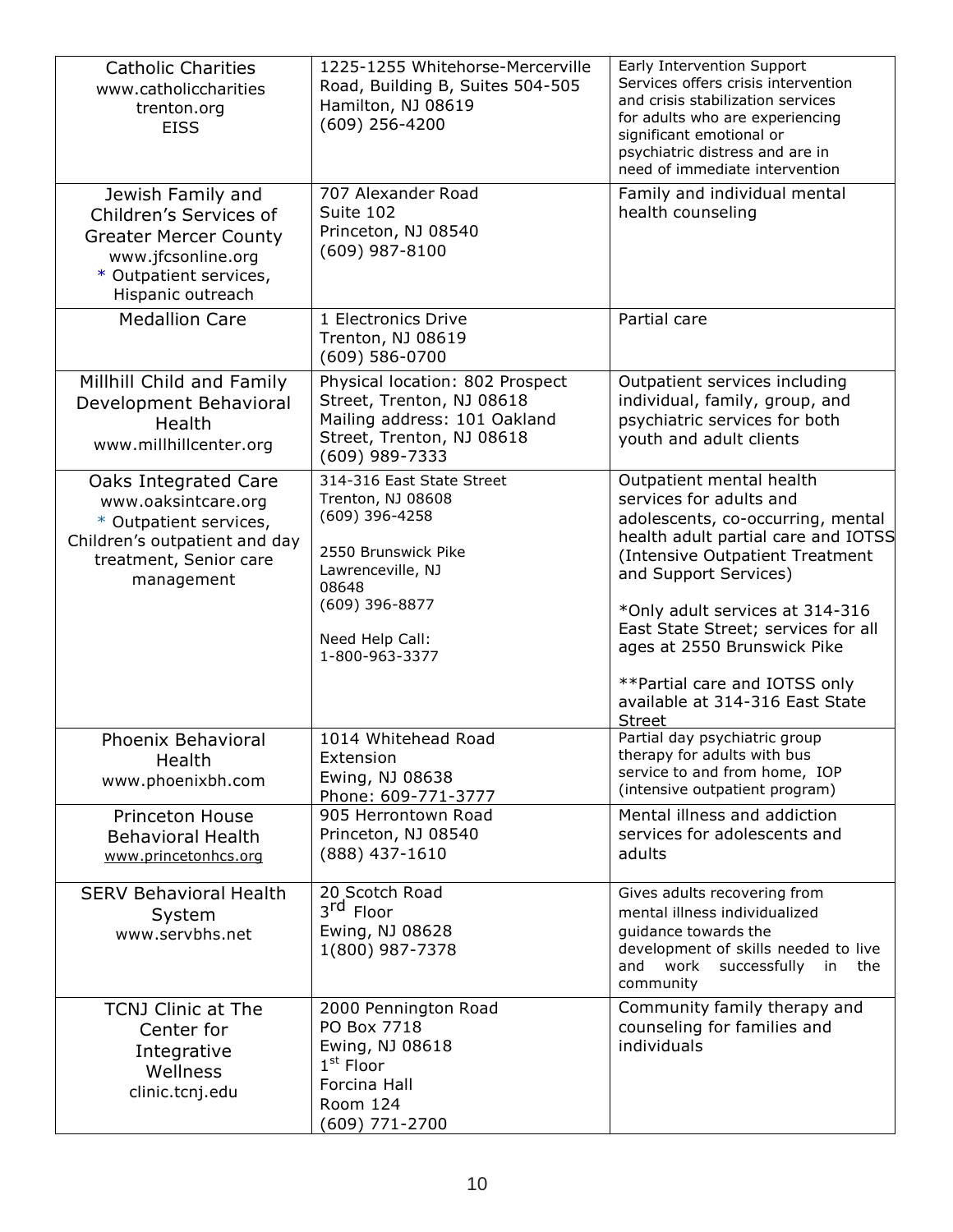| The ARC of Mercer County<br>www.arcmercer.org                     | 180 Ewingville Road<br>Ewing, NJ 08638<br>$(609)$ 406-0181    | Individual, group, and family<br>therapy        |
|-------------------------------------------------------------------|---------------------------------------------------------------|-------------------------------------------------|
| <b>Trinity Counseling</b><br>Service<br>www.trinitycounseling.org | 22 Stockton Street<br>Princeton, NJ 08540<br>$(609)$ 924-0060 | Counseling for adults,<br>children and families |

## **Hispanic Mental Health Services**

| <b>Facility</b>                                                                     | <b>Address</b>                                                                | <b>Services</b>                                                                                                                                    |
|-------------------------------------------------------------------------------------|-------------------------------------------------------------------------------|----------------------------------------------------------------------------------------------------------------------------------------------------|
| <b>Catholic Charities</b><br>www.catholiccharities<br>trenton.org<br>El Centro      | 327 South Broad Street<br>Trenton, NJ 08608<br>$(609)$ 394-2056               | Multi-service, family-focused<br>community resource center<br>with special emphasis on the<br>needs of the Latino community                        |
| <b>Catholic Charities</b><br>www.catholiccharities<br>trenton.org<br>Familia Latina | 39 North Clinton Avenue<br>Trenton, NJ 08609<br>$(609)$ 394-2056              | Substance abuse prevention<br>services to Mercer County<br>schools with resources for<br>Latino community                                          |
| <b>MECHA Mercer County</b><br><b>Hispanic Association</b>                           | 18 East 6 <sup>th</sup> Avenue<br>Hamilton, NJ 08619<br>Phone: (609) 587-8800 | Help with home energy bills,<br>multi service family center with<br>youth and family counseling as<br>well as information on housing<br>and health |

## **Certified Community Behavioral Health Clinics**

| <b>Facility</b>                                                   | <b>Address</b>                                                                                                                                                        | <b>Services</b>                                                                                                                                                                                     |
|-------------------------------------------------------------------|-----------------------------------------------------------------------------------------------------------------------------------------------------------------------|-----------------------------------------------------------------------------------------------------------------------------------------------------------------------------------------------------|
| <b>Catholic Charities</b><br>www.catholiccharities<br>trenton.org | Main Site:<br>39 North Clinton Avenue<br>Trenton, NJ 08609<br>(609) 396-4557                                                                                          | Comprehensive mental health,<br>substance abuse services, care<br>coordination and trauma focused<br>services for adults and children<br>with complex needs.                                        |
| Oaks Integrated Care<br>www.oaksintcare.org                       | 314-316 East State Street<br>Trenton, NJ 08608<br>(609) 396-4258<br>2550 Brunswick Pike<br>Lawrenceville, NJ 08648<br>$(609)$ 396-8877<br>Access number: 609-845-3200 | Comprehensive mental health,<br>substance abuse services, care<br>coordination and trauma focused<br>services for adults and children<br>with complex needs, ambulatory<br>detoxification available |

## **Addiction Inpatient Programs**

| <b>Facility</b>                                            | <b>Address</b>                                        | <b>Services</b>                                                                                                                             |
|------------------------------------------------------------|-------------------------------------------------------|---------------------------------------------------------------------------------------------------------------------------------------------|
| Cura Incorporated<br>www.curainc.org<br>*Adult Residential | 35 Lincoln Park<br>Newark, NJ 07102<br>(973) 622-3570 | (Bilingual) Providing care to<br>adults with substance abuse and<br>co-occurring disorders. Short<br>term and long term residential<br>care |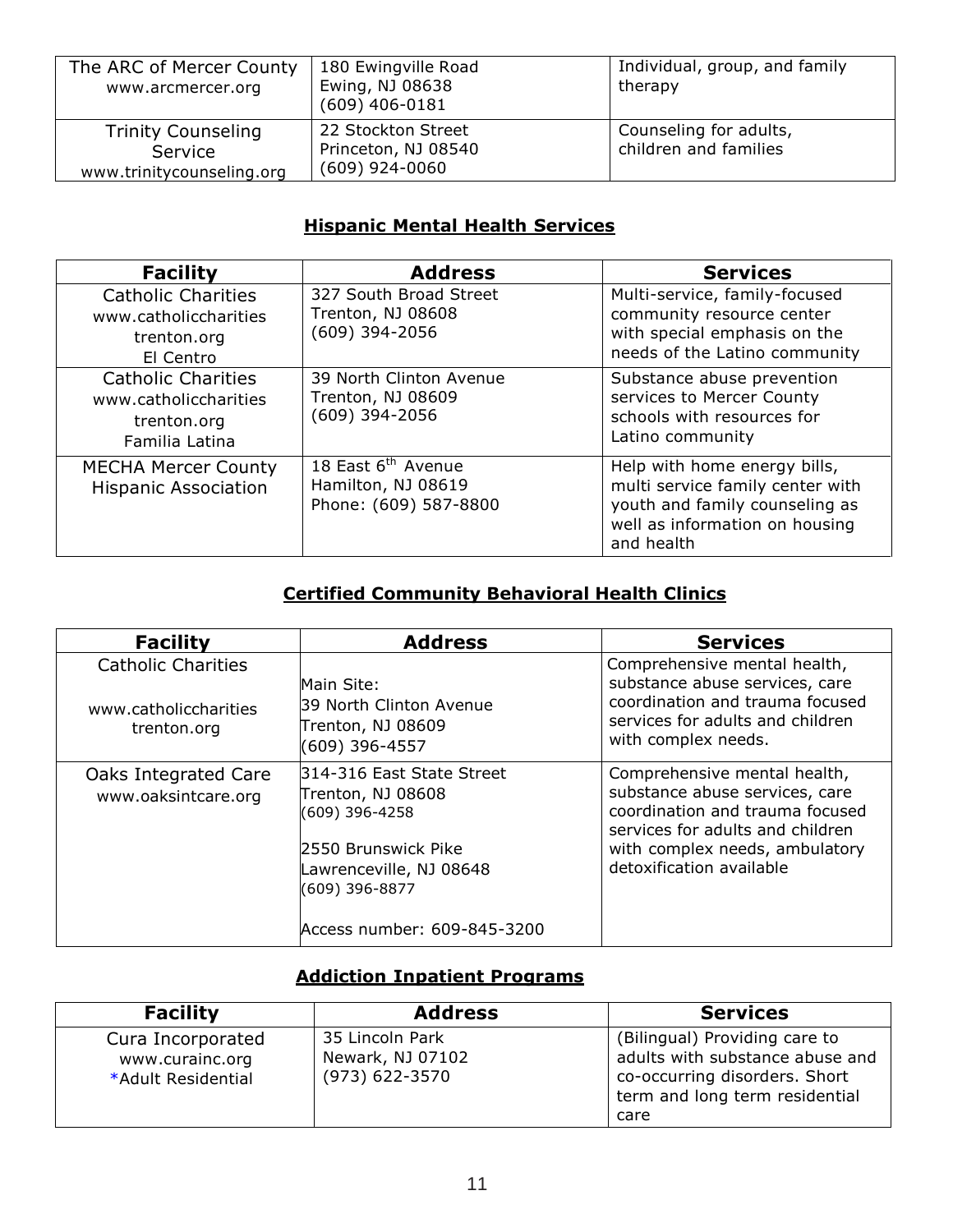| Maryville<br>www.maryvillenj.org<br>* Adult withdrawal<br>management and<br>residential                                                           | 1903 Grant Avenue<br>Williamstown, NJ 08094<br>610 Pemberton-Browns<br>Mill Road<br>Pemberton, NJ 08068<br>(856) 629-0244 | Adult addiction treatment<br>services, withdrawal<br>management and residential<br>programming                                                                             |
|---------------------------------------------------------------------------------------------------------------------------------------------------|---------------------------------------------------------------------------------------------------------------------------|----------------------------------------------------------------------------------------------------------------------------------------------------------------------------|
| New Hope Integrated<br><b>Behavioral Health Care</b><br>www.newhopeibhc.org<br>* Adult and adolescent<br>withdrawal management and<br>residential | 80 Conover Road<br>Marlboro, NJ 07746<br>(732) 946-3030                                                                   | Adult and adolescent addiction<br>services, withdrawal<br>management and residential<br>programming, halfway houses                                                        |
| <b>Princeton House</b><br><b>Behavioral Health</b><br>www.princetonhcs.org                                                                        | 905 Herrontown Road<br>Princeton, NJ 08540<br>(800) 242-2550<br>(609) 497-3300                                            | Short term facility for adults.<br>Psychiatric and detox<br>services available                                                                                             |
| Rescue Mission: Vince's<br>Place and Robinson Place<br>www.rescuemission<br>oftrenton.org<br>*Residential                                         | 98 Carroll Street<br>Trenton, NJ 08609<br>(609) 695-1436                                                                  | Residential addiction program for<br>adults who have been homeless,<br>live in poverty, unemployed for a<br>period of time, or have been in<br>the criminal justice system |

# **Addiction Outpatient Programs**

| <b>Facility</b>                                                                                          | <b>Address</b>                                                                                            | <b>Services</b>                                                                                                                                                                                        |
|----------------------------------------------------------------------------------------------------------|-----------------------------------------------------------------------------------------------------------|--------------------------------------------------------------------------------------------------------------------------------------------------------------------------------------------------------|
| American Day CD<br>Centers LLC-High Focus<br>Centers<br>www.highfocuscenters.pyr<br>amidhealthcarepa.com | 15 Princess Road, Suite C-H<br>Lawrenceville, NJ 08648<br>(609) 349-7626                                  | Outpatient, intensive<br>outpatient, partial care, co-<br>occurring                                                                                                                                    |
| Another Door Opens<br><b>Recovery Center</b>                                                             | 700 South Clinton Avenue,<br>Trenton, NJ 08611<br>(609) 393-1219                                          | Outpatient, intensive<br>outpatient, partial care, co-<br>occurring                                                                                                                                    |
| <b>Catholic Charities</b><br>www.catholiccharitiestrenton.org                                            | 39 North Clinton Avenue<br>Trenton, NJ 08609<br>Access: 1-800-360-7711<br>609-394-3202                    | Comprehensive addiction<br>services                                                                                                                                                                    |
| Center For Healing and<br><b>Behavioral Health Services</b><br>www.center4healing.com                    | 20 Scotch Road<br>1 <sup>st</sup> Floor, Suite C<br>Ewing, NJ 08628<br>(888) 500-9279<br>$(609)$ 583-4915 | Outpatient, intensive<br>outpatient, partial care,<br>adolescents and co-occurring                                                                                                                     |
| Corner House<br>www.cornerhouse nj.org                                                                   | 1 Monument Drive<br>Princeton, NJ 08542<br>$(609)$ 924-8018                                               | Comprehensive substance abuse<br>evaluations, individual, group and<br>family treatment services, early<br>intervention program, adolescent<br>treatment program, men's and<br>women's recovery groups |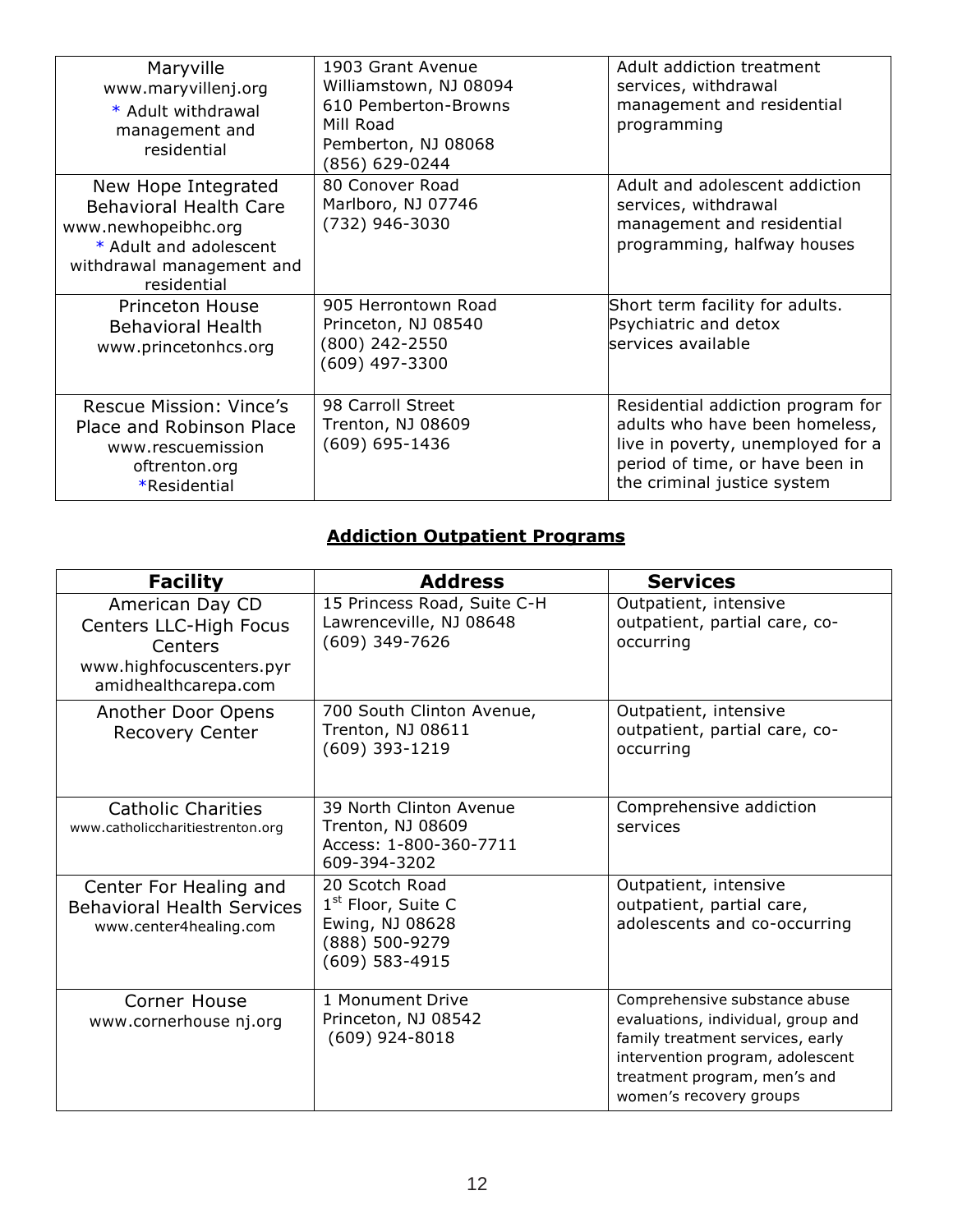| Footprints To Recovery<br>www.footprintsto<br>recovery.com                   | 3535 Quakerbridge Road<br>Suite 300<br>Hamilton, NJ 08619<br>(855) 628-2899                        | Outpatient, intensive<br>outpatient, partial care                                                                                                        |
|------------------------------------------------------------------------------|----------------------------------------------------------------------------------------------------|----------------------------------------------------------------------------------------------------------------------------------------------------------|
| Genpsych PC<br>www.genpsych.com                                              | 31 E Darrah Lane<br>Lawrenceville, NJ 08648<br>$(609)$ 403-6190                                    | Outpatient, intensive<br>outpatient, partial care                                                                                                        |
| Henry J. Austin Health<br>Center<br>www.henryjaustin.org                     | 321 North Warren Street,<br>Trenton, NJ 08618<br>$(609)$ 278-5900                                  | Medication Assisted Treatment,<br>Suboxone<br>(bi-lingual available)                                                                                     |
| Lifeback Addictions And<br><b>Behavioral Health</b><br>www.lifebacknj.com    | 4 Princess Road<br>Suite 206<br>Lawrence, NJ 08648<br>$(609)$ 482-3701                             | Outpatient, intensive outpatient                                                                                                                         |
| <b>New Horizon Treatment</b><br>Services Inc.<br>www.nhts.net                | 132 Perry Street<br>Trenton, NJ 08618<br>144 Perry Street<br>Trenton, NJ 08618<br>$(609)$ 394-8988 | Outpatient, intensive<br>outpatient, partial care, OPIOID<br>maintenance-outpatient and<br>intensive outpatient, co-<br>occurring (bi-lingual available) |
| Oaks Integrated Care<br>www.oaksintcare.org                                  | 314-316 East State Street,<br>Trenton, NJ 08608<br>(609) 396-5944                                  | Outpatient (bi-lingual available)                                                                                                                        |
| Phoenix Behavioral<br><b>Health LLC</b><br>www.phoenixbh.com                 | 1014 Whitehead Road<br>Extension<br>Ewing, NJ 08638<br>(609) 771-3777                              | Outpatient, intensive<br>outpatient, partial care, co-<br>occurring                                                                                      |
| Princeton House Behavioral<br>Health<br>www.princetonhcs.org                 | 741 Mount Lucas Road,<br>Princeton, NJ 08540<br>(888) 437-1610                                     | Outpatient, intensive<br>outpatient                                                                                                                      |
| Rescue Mission of<br>Trenton<br>www.rescuemissionoftrenton.<br>org           | 72 Ewing Street<br>Trenton, NJ 08609<br>$(609) 695 - 1436$                                         | Outpatient, intensive<br>outpatient, co-occurring                                                                                                        |
| Summit Behavioral<br><b>Health LLC</b><br>www.summitbehavioralhealth<br>.com | 4065 Quakerbridge Road<br>Princeton Junction, NJ 08550<br>$(609) 651 - 4001$                       | Outpatient, intensive<br>outpatient, partial care, co-<br>occurring                                                                                      |
| <b>Trenton Healthcare</b><br>www.trentonhealthcare.<br>com                   | 801 New York Avenue<br>Trenton, NJ 08638<br>$(609)$ 393-8000                                       | Methadone treatment services                                                                                                                             |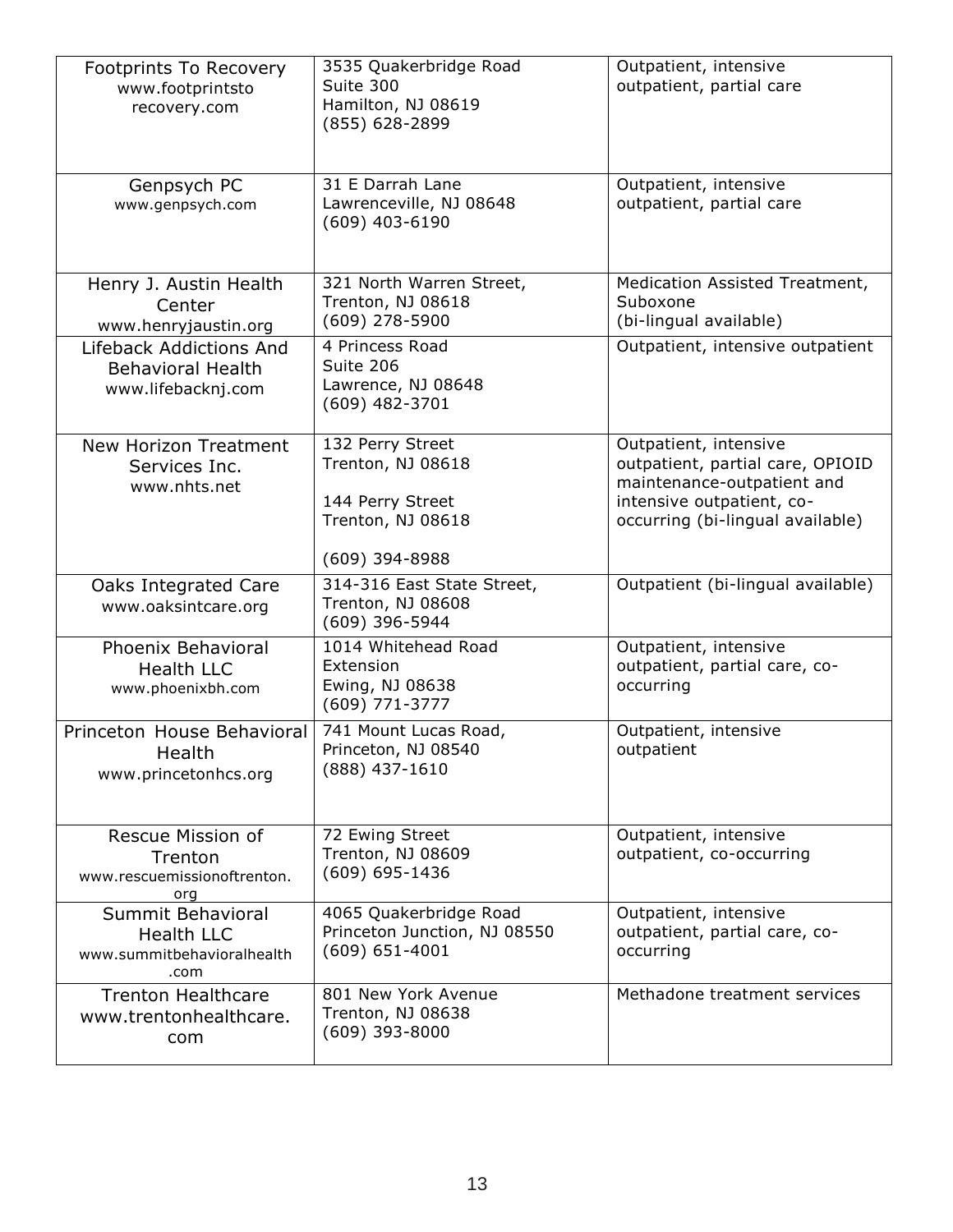## **Addiction Prevention and Education**

| <b>Facility</b>                                                                           | <b>Address</b>                                                     | <b>Services</b>                                                                                                                                                                               |
|-------------------------------------------------------------------------------------------|--------------------------------------------------------------------|-----------------------------------------------------------------------------------------------------------------------------------------------------------------------------------------------|
| Mercer Council on Alcoholism<br>and Drug Addiction<br>www.mercercouncil.org<br>*Education | 1931 Brunswick Avenue<br>Lawrenceville, NJ 08648<br>(609) 396-5874 | Prevention and<br>early intervention<br>programs in<br>partnership with<br>individuals, families,<br>schools, businesses,<br>communities, and<br>professionals<br>throughout Mercer<br>County |

### **Intoxicated Driver Resource Center (IDRC)**

| <b>IDRC</b> (Intoxicated Driver<br>Resource Center) at The<br>College of New Jersey | 2000 Pennington Road<br>Ewing, NJ 08628<br>Forcina Hall<br>Room 115<br>(609) 771-2410 | A 12 hour psycho educational<br>program presented over 2 days<br>designed for individuals<br>convicted of an alcohol or drug related<br>traffic or boating offense. Participants<br>must satisfy the requirements set<br>forth by the state Intoxicated Driving<br>Program (IDP) and the Intoxicated<br>Driver Resource Center (IDRC) as |
|-------------------------------------------------------------------------------------|---------------------------------------------------------------------------------------|------------------------------------------------------------------------------------------------------------------------------------------------------------------------------------------------------------------------------------------------------------------------------------------------------------------------------------------|
|                                                                                     |                                                                                       | outlined in statute N.J. AC 10:162                                                                                                                                                                                                                                                                                                       |

## **Housing Aid Programs**

| <b>Facility</b>                                                                                             | <b>Address</b>                                                       | <b>Services</b>                                                                                                                                 |
|-------------------------------------------------------------------------------------------------------------|----------------------------------------------------------------------|-------------------------------------------------------------------------------------------------------------------------------------------------|
| <b>Catholic Charities</b><br>www.catholiccharitiestrenton.org<br>On My Own<br><b>Supportive Housing</b>     | 41 Steinert Avenue,<br>Hamilton, NJ 08619<br>(609) 890-2527          | Assists adults who are homeless<br>and have serious mental illness<br>to achieve and maintain<br>independent living settings of<br>their choice |
| <b>Catholic Charities</b><br>www.catholiccharitiestrenton.org<br><b>Emergency and Community</b><br>Services | 132 North Warren Street<br>Trenton, NJ 08608<br>(609) 394-8847       | Rapid re-housing, community<br>food pantry, SNAP assistance,<br>basic needs and prescription<br>assistance                                      |
| Oaks Integrated Care<br>www.oaksintcare.org<br>Residential Intensive<br>Support Team (RIST)                 | 1001 Spruce Street<br>Suite 205 Trenton, NJ 08638<br>(609) 396-6788  | Assists adults hospitalized at<br>Trenton Psychiatric Hospital who<br>need intensive support and to<br>reside independently                     |
| Oaks Integrated Care<br>www.oaksintcare.org<br>*Homeless<br>Outreach                                        | 1911 Princeton Avenue<br>Lawrenceville, NJ 08648<br>$(609)$ 583-1900 | Programs and services to<br>help those recovering from<br>mental health and<br>addiction illnesses find<br>and receive housing                  |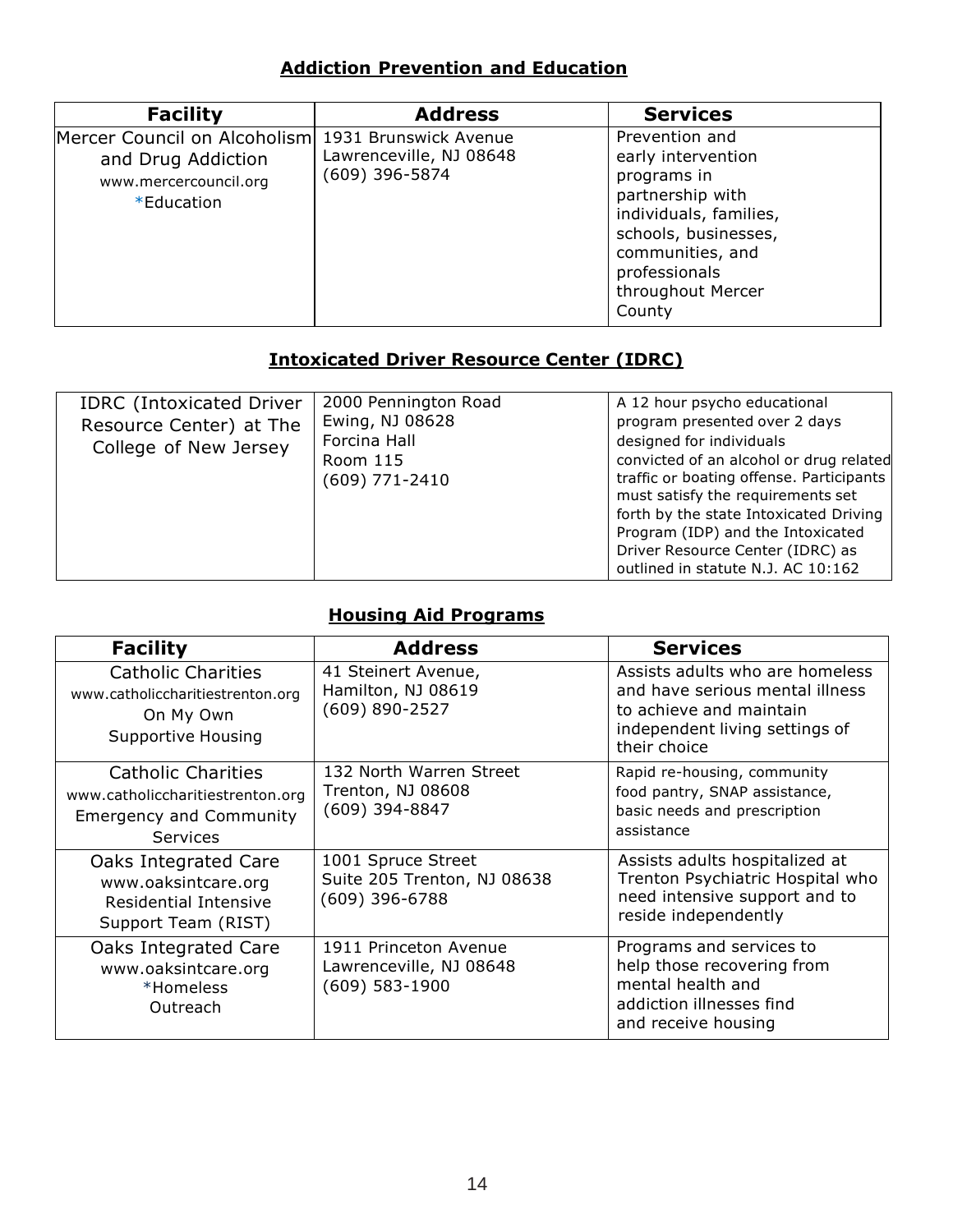| Project Freedom<br>Incorporated<br>www.project<br>freedom.org                   | Hamilton (609) 588-9919<br>Hopewell (609) 730-4825<br>Lawrence (609) 278-0075<br>West Windsor (609)278-<br>0075 (same as Lawrence<br>for now)<br>Robbinsville (609) 448-2998 | Develops and operates barrier<br>free housing to enable<br>individuals with mental<br>disabilities to live<br>independently. |
|---------------------------------------------------------------------------------|------------------------------------------------------------------------------------------------------------------------------------------------------------------------------|------------------------------------------------------------------------------------------------------------------------------|
| <b>SERV Behavioral</b><br>Health System<br>www.servbhs.net<br>Home care program | 20 Scotch Road 2 <sup>nd</sup> Floor<br>Ewing, NJ 08628<br>Phone: (609) 406-0125                                                                                             | Helping adults with serious<br>mental illness get housing                                                                    |

# **Transitional Housing/Halfway Houses**

| <b>Facility</b>                                                                               | <b>Address</b>                                                                       | <b>Services</b>                                                                            |
|-----------------------------------------------------------------------------------------------|--------------------------------------------------------------------------------------|--------------------------------------------------------------------------------------------|
| Daytop New Jersey at<br>Crawford House<br>www.daytopnj.org<br>* Halfway House                 | 362 Sunset Road<br>Skillman, NJ<br>08558<br>(908) 874-5153                           | Female halfway house for<br>individuals in recovery from<br>substance abuse addiction      |
| Diane's House<br>(Freedom House)<br>*Transitional Home                                        | 1219 W State Street<br>Trenton, NJ 08608<br>Phone: (908) 537-6043 (Freedom<br>House) | Transitional housing for<br>women recovering from<br>substance abuse and their<br>children |
| Freedom House<br>www.freedom<br>housenj.org<br>* Halfway House                                | 3 Pavilion Road<br>Glen Gardener, NJ<br>08826 (908) 537-6043                         | Male halfway house for<br>individuals recovering from<br>substance abuse<br>addiction      |
| Rescue Mission of<br>Trenton<br>www.rescuemission<br>oftrenton.org<br>* Halfway House         | 96 Carroll Street<br>Trenton, NJ<br>08609<br>$(609)$ 396-2183                        | Halfway house, co-occurring,<br>transitional/extended care, long-<br>term residential      |
| New Hope Integrated<br><b>Behavioral Health Care</b><br>www.newhopeibhc.org<br>*Halfway House | Long Branch (Male/Female)<br>Asbury Park (Female)<br>(732) 946-3030                  | Halfway house for individuals<br>recovering from substance abuse<br>addiction              |

# **Services for People with Disabilities**

| <b>Facility</b>                                                               | Phone #          | <b>Services</b>                                                                                                                                                                                                                                     |
|-------------------------------------------------------------------------------|------------------|-----------------------------------------------------------------------------------------------------------------------------------------------------------------------------------------------------------------------------------------------------|
| NJ Division of<br>Developmental Disabilities<br>state.nj.us/humanservices/ddd | 1(800) 832-9173  | Funding and services for state<br>residents with developmental<br>disabilities                                                                                                                                                                      |
| NJ Division of Vocational<br>Rehabilitation<br>lwd.dol.state.nj.us            | $(609)$ 292-2940 | Gives help to individuals who have had<br>trouble finding a job due to their<br>disability. Enables individuals with<br>disabilities to achieve employment<br>consistent with their strengths,<br>priorities, needs, abilities, and<br>capabilities |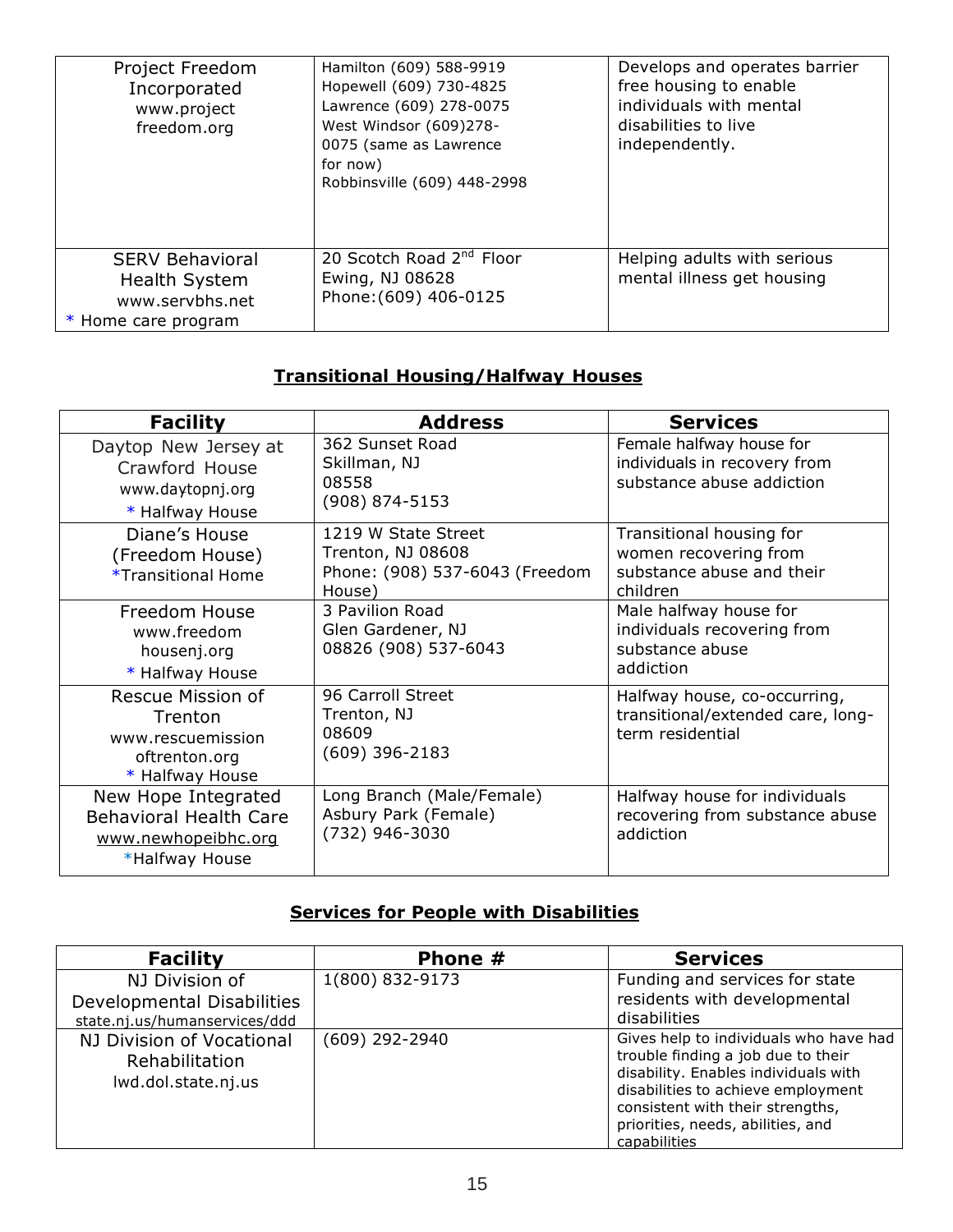| Signs of Sobriety<br>(SOS)<br>*Interpretive<br>Services | 100 Scotch Road<br>Ewing, NJ 08628<br>(609) 882-7677 | Interpretive services for those<br>who are deaf and hard of hearing                                                                                                                                                                        |
|---------------------------------------------------------|------------------------------------------------------|--------------------------------------------------------------------------------------------------------------------------------------------------------------------------------------------------------------------------------------------|
| <b>Social Security</b><br>Office<br>www.ssa.gov         | 1(800) 772-1213                                      | Social security pays disability benefits<br>to individuals who have worked long<br>enough and have a medical condition<br>that prevents them from working or<br>is expected to prevent them for at<br>least 12 months or will end in death |
| <b>United States</b><br>Medicare<br>www.medicare.gov    | 1(800) 633-4227                                      | A United States Social Insurance<br>Program that guarantees health<br>insurance to those who are 65 and<br>older and those younger who have a<br>disability                                                                                |

# **Social Services**

| <b>Facility</b>                                          | <b>Address</b>                                                  |
|----------------------------------------------------------|-----------------------------------------------------------------|
| Mercer County Board of Social Services<br>www.mcboss.org | 200 Woolverton<br>Street<br>Trenton, NJ 08611<br>(609) 989-4320 |
| <b>Volunteers of America</b><br>www.voa.org              | 50 Escher Street #7<br>Trenton, NJ 08609<br>$(609)$ 278-4902    |

# **Legal Issues**

| <b>Facility</b>                                                                   | <b>Address</b>                                                      | <b>Services</b>                                                                                                                                                                                                                                                                                                   |
|-----------------------------------------------------------------------------------|---------------------------------------------------------------------|-------------------------------------------------------------------------------------------------------------------------------------------------------------------------------------------------------------------------------------------------------------------------------------------------------------------|
| Community<br>Health Law Project<br>www.chlp.org                                   | 225 East State Street #5<br>Trenton NJ,<br>08608 (609) 392-<br>5553 | To provide legal and advocacy<br>services training education and<br>related activities to persons with<br>disabilities and to organizations<br>representing their interests with<br>an emphasis on those most<br>vulnerable and needy                                                                             |
| <b>Community Justice</b><br>Center (CJC)<br>www.nj-communityjustice<br>center.org | 310 West State<br>Street Trenton, NJ<br>08618<br>(609) 218-5120     | Focuses on four legal areas that are<br>underserved in the legal<br>community; civil rights,<br>environmental justice, public<br>benefits, and returning veteran's<br>rights. When the CJC identifies the<br>need for intervention it will provide<br>direct services to individuals or<br>classes of individuals |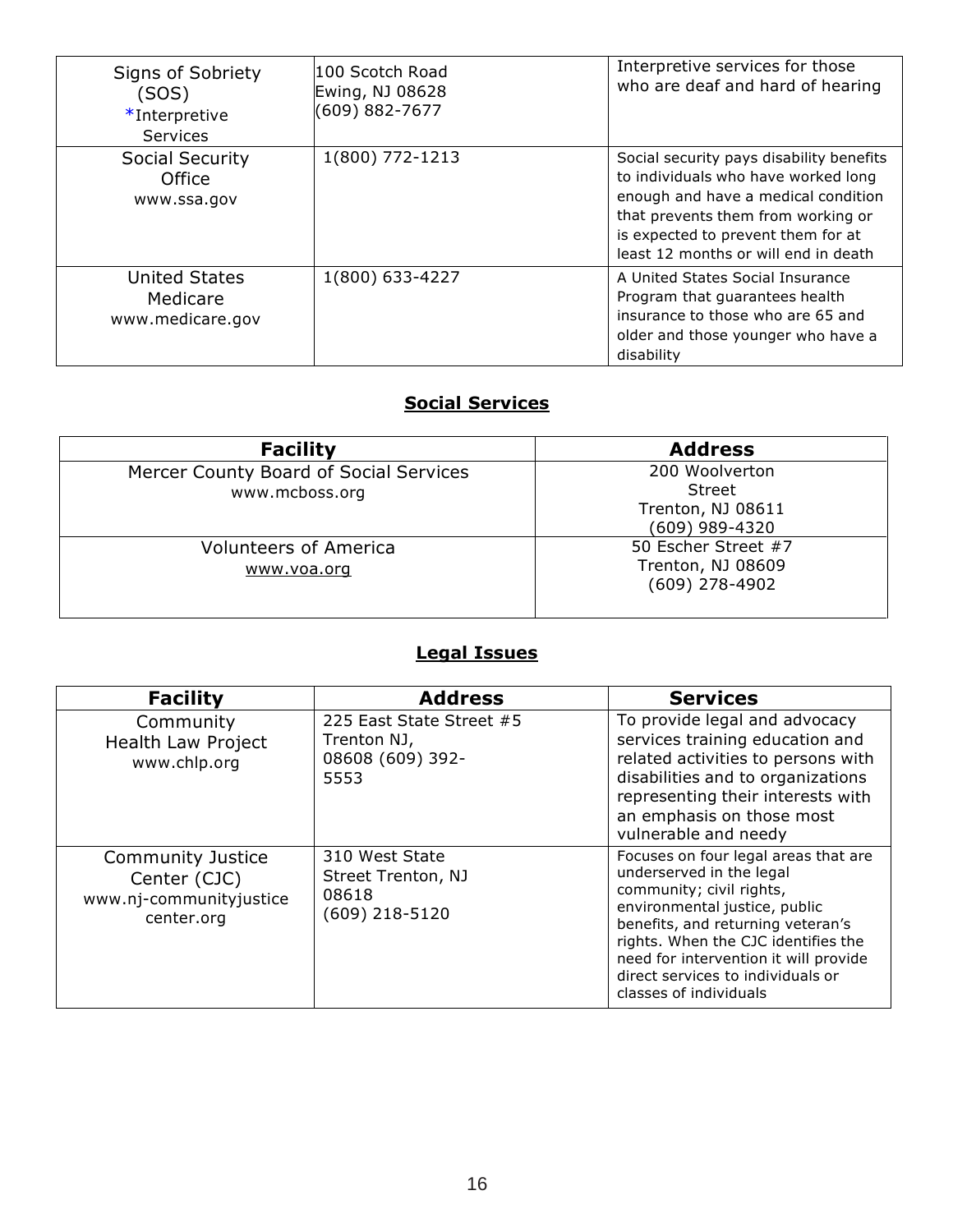| Disability Rights New<br>Jersey (DRNJ)<br>www.drnj.org                                                           | 210 South Broad Street<br>Trenton, NJ 08608<br>1(800) 922-7233      | Advocate for and advance the<br>human, civil, and legal rights of<br>citizens of NJ with<br>Disabilities. Promotes public<br>awareness and recognition of<br>individuals with disabilities as equally<br>entitled members of society. Advise<br>and assist persons with disabilities,<br>family members, attorneys, and<br>guardians in obtaining and protecting<br>the rights of individuals with<br>disabilities and providing education,<br>training and technical assistance to<br>individuals and the agencies that<br>serve them |
|------------------------------------------------------------------------------------------------------------------|---------------------------------------------------------------------|----------------------------------------------------------------------------------------------------------------------------------------------------------------------------------------------------------------------------------------------------------------------------------------------------------------------------------------------------------------------------------------------------------------------------------------------------------------------------------------------------------------------------------------|
| <b>Oaks Integrated Care-</b><br>Jail Release and<br>Reentry Program<br>www.oaksintcare.org<br>* Criminal Justice | 314-316 East State Street<br>Trenton, NJ<br>08608<br>(609) 396-4258 | ICMS (Intensive Case Management<br>Services) available                                                                                                                                                                                                                                                                                                                                                                                                                                                                                 |

## **Veterans**

| <b>Facility</b>                                                                           | <b>Address</b>                                                                                     | <b>Services</b>                                                                                                                     |
|-------------------------------------------------------------------------------------------|----------------------------------------------------------------------------------------------------|-------------------------------------------------------------------------------------------------------------------------------------|
| <b>Catholic Charities</b><br>www.catholiccharitiestrent<br>on.org<br>*Outpatient services | 39 North Clinton<br>Avenue, Trenton, NJ<br>08609<br>Access: 1-800-360-<br>7711<br>$(609)$ 396-4557 | Comprehensive mental health<br>and addictions services for<br>Veterans and their families in<br>coordination with VA systems        |
| <b>Mercer County</b><br><b>Veterans Services</b><br>www.mercercounty.org                  | 2280 Hamilton<br>Avenue<br>Hamilton, NJ 08619<br>(609) 989-6120                                    | Transitional housing and war<br>veterans' re- adjustment<br>counseling as well as a wide<br>array of other services for<br>veterans |
| NJ Department of Military<br>and Veteran Affairs<br>state.nj.us/military                  | (609) 530-4600                                                                                     |                                                                                                                                     |

## **Support**

| <b>Facility</b>                                               | <b>Address</b>                                            | <b>Services</b>                                                                                                                                                         |
|---------------------------------------------------------------|-----------------------------------------------------------|-------------------------------------------------------------------------------------------------------------------------------------------------------------------------|
| City of Angels<br>www.cityofangelsnj.org                      | 392 Church Street<br>Hamilton, NJ 08620<br>(609) 910-4942 | Peer support services, recovery<br>support, advocacy                                                                                                                    |
| <b>Contact of Mercer</b><br>County<br>www.contactofmercer.org | (609) 896-2120 or<br>(609) 585-2244                       | The mission of Contact is to provide<br>compassionate, confidential,<br>telephone listening and referral<br>services giving hope and<br>reassurance to people in crisis |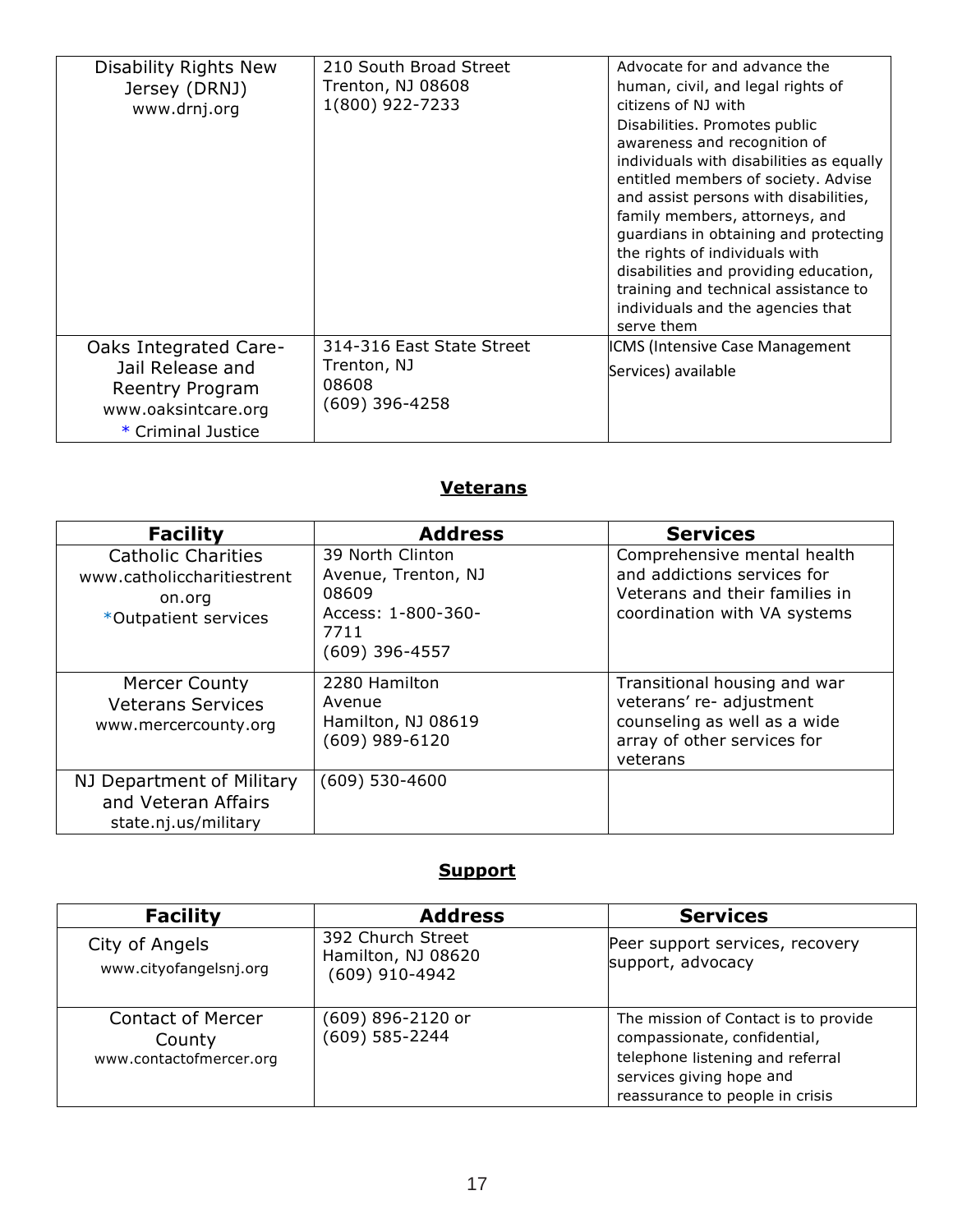| Depression Bipolar<br>Support Alliance (DBSA)<br>www.dbsalliance.org                                                                                                                                                                                                            | (800) 826-3632<br>1-800-273-TALK (8255) or<br>Text DBSA to 741-741                                                                                                                                                           | Created and led by individuals living<br>with mood disorders providing hope,<br>help, support, and education to<br>improve the lives of people who have<br>mood disorders                                                                                                                                                                                                                                                                                                                                                                                                                                                                                                                     |
|---------------------------------------------------------------------------------------------------------------------------------------------------------------------------------------------------------------------------------------------------------------------------------|------------------------------------------------------------------------------------------------------------------------------------------------------------------------------------------------------------------------------|-----------------------------------------------------------------------------------------------------------------------------------------------------------------------------------------------------------------------------------------------------------------------------------------------------------------------------------------------------------------------------------------------------------------------------------------------------------------------------------------------------------------------------------------------------------------------------------------------------------------------------------------------------------------------------------------------|
| Good Grief<br>www.good-grief.org                                                                                                                                                                                                                                                | 5 Mapleton Road<br>Princeton, NJ 08540<br>(609) 498-6674                                                                                                                                                                     | Free peer grief support groups for<br>children, teens, young adults, and<br>families who have experienced the<br>death of a mom, dad, brother, sister,<br>or guardian                                                                                                                                                                                                                                                                                                                                                                                                                                                                                                                         |
| <b>Helping Arms</b><br>www.helpingarms.net                                                                                                                                                                                                                                      | 50 Escher Street<br>Trenton, NJ 08609<br>(609) 396-7500                                                                                                                                                                      | Housing and social services to low income<br>people; case management, employment<br>and educational opportunities, housing,<br>referral to treatment and mentoring for<br>ex-offenders                                                                                                                                                                                                                                                                                                                                                                                                                                                                                                        |
| Mercer Council on Alcoholism 1931 Brunswick Avenue<br>and Drug Addiction<br>www.mercercouncil.org<br>Opioid Overdose Recovery<br>Program (OORP)                                                                                                                                 | Lawrenceville, NJ 08648<br>(609) 396-5874                                                                                                                                                                                    | Peer Recovery Specialists and Patient<br>Navigators are dispatched to local hospital<br>emergency departments to engage<br>individuals reversed from an opioid<br>overdose to provide non-clinical<br>assistance, recovery supports and<br>appropriate referrals for assessment and<br>substance use disorder treatment.                                                                                                                                                                                                                                                                                                                                                                      |
| Nar-Anon of New Jersey<br>www.naranonofnj.org                                                                                                                                                                                                                                   | 877-424-4491 (hotline)                                                                                                                                                                                                       |                                                                                                                                                                                                                                                                                                                                                                                                                                                                                                                                                                                                                                                                                               |
| National Alliance on<br><b>Mental Illness</b><br>(NAMI)<br>www.namimercer.org<br><b>NAMI Mercer in</b><br>partnership with Oaks<br><b>Integrated Care</b><br><b>Intensive Family</b><br><b>Support Service</b><br>www.namimercer.org<br>* Support for families and<br>consumers | <b>NAMI Mercer</b><br>(609) 799-8994<br>1235 Whitehorse-Mercerville Road<br>Building C, Suite 303<br>Hamilton, NJ 08619<br>1001 Spruce Street<br>Suite 205<br>Trenton, NJ 08638<br>(609) 396-6788                            | Provides education and support<br>for families affected by mental<br>illness and advocate for lives of<br>quality and respect without<br>stigma or discrimination<br>A range of supportive activities<br>designed to improve the overall<br>functioning and quality of life for family<br>members with a mentally ill relative.<br>Also providing psycho<br>education groups, individual family<br>consultations, respite, family support<br>groups, system advocacy, linkage and<br>referral, and medication monitoring<br>with services delivered in home,<br>agency, or other location in the<br>community convenient to the family.<br>Family support group and individual<br>counseling. |
| NJ Self Help Group<br><b>Clearing House</b><br>www.njgroups.org                                                                                                                                                                                                                 | 1(800) 367-6274<br>673 Morris Ave<br>Springfield, NJ 07081<br>Family Support Line for Substance<br>Abuse (NJ Connect For Recovery):<br>(855) 652-3737<br>Peer to Peer Support (Peer<br>Recovery Warmline):<br>(877) 292-5588 | Helping individuals find<br>and form community<br>support groups                                                                                                                                                                                                                                                                                                                                                                                                                                                                                                                                                                                                                              |